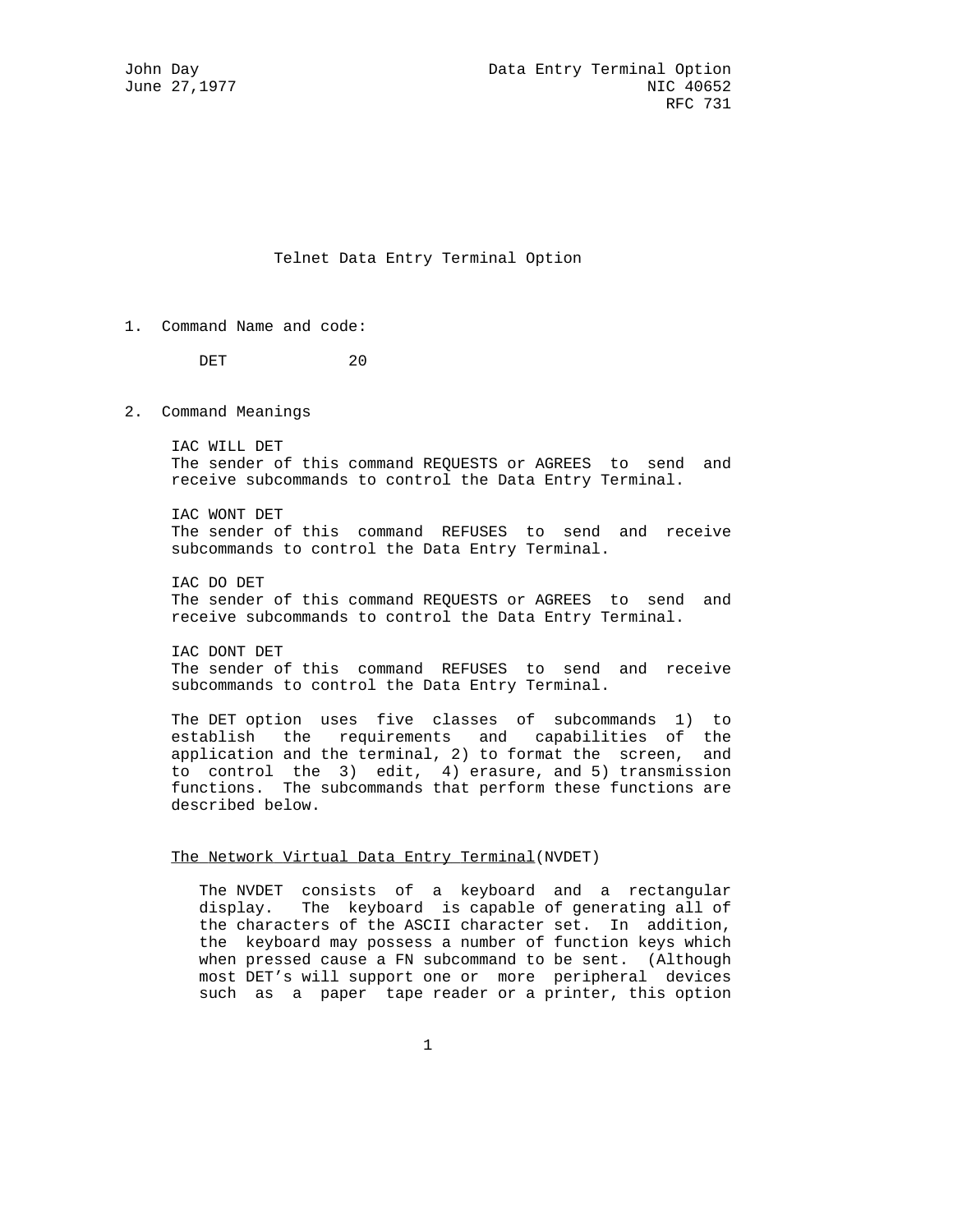does not consider their support. Support of peripheral devices should be treated by a separate option.)

 The screen of the data entry terminal is a rectangle M characters by N lines. The values of M and N are set by negotiating the Output Line Width and Output Page Size options, respectively. The next writing position  $(x,y)$  on the screen (where x is the character position and y is the position of the line on the screen) is indicated by a special display character called the cursor. The cursor may be moved to any position on the screen without disturbing any characters already on the screen. Cursor addressing in existing terminals utilizes several topologies and addressing methods. In order to make the burden of implementaton as easy as possible this protocol supports two topologies (the finite plane and the helical torus) and three addressing methods  $((x,y))$ ; x and y, and relative increments). Since the finite plane with absolute addressing is the least ambiguous and the easiest to translate to and from the others, it is the default scheme used by the NVDET. The torodial form with either relative or absolute addressing is provided for convience.

 Also the NVDET provides a mechanism for defining on the screen fields with special attributes. For example, characters entered into these fields may be displayed with brighter intensity, highlighted by reverse video or blinking, or protected from modification by the user. This latter feature is one of the most heavily used for applications where the DET displays a form to be filled out by the user.

> The definition of the NVDET uses Telnet option subnegotiations to accomplish all of its functions. Since none of the ASCII characters sent in the data stream have been used to define these functions, the DET option can be used in a "raw" or even "rare" mode. In circumstances where the application program knows what kind of terminal is on the other end, it can send the ASCII characters required to control functions not supported by the option or an implementation. In general keeping all NVDET functions out of the data stream provides better flexibility.

Facility Functions (for detailed semantics see Section 5.) IAC SB DET <DET facility subcommand><facility map> IAC SE

where <DET facility subcommand> is one 8-bit byte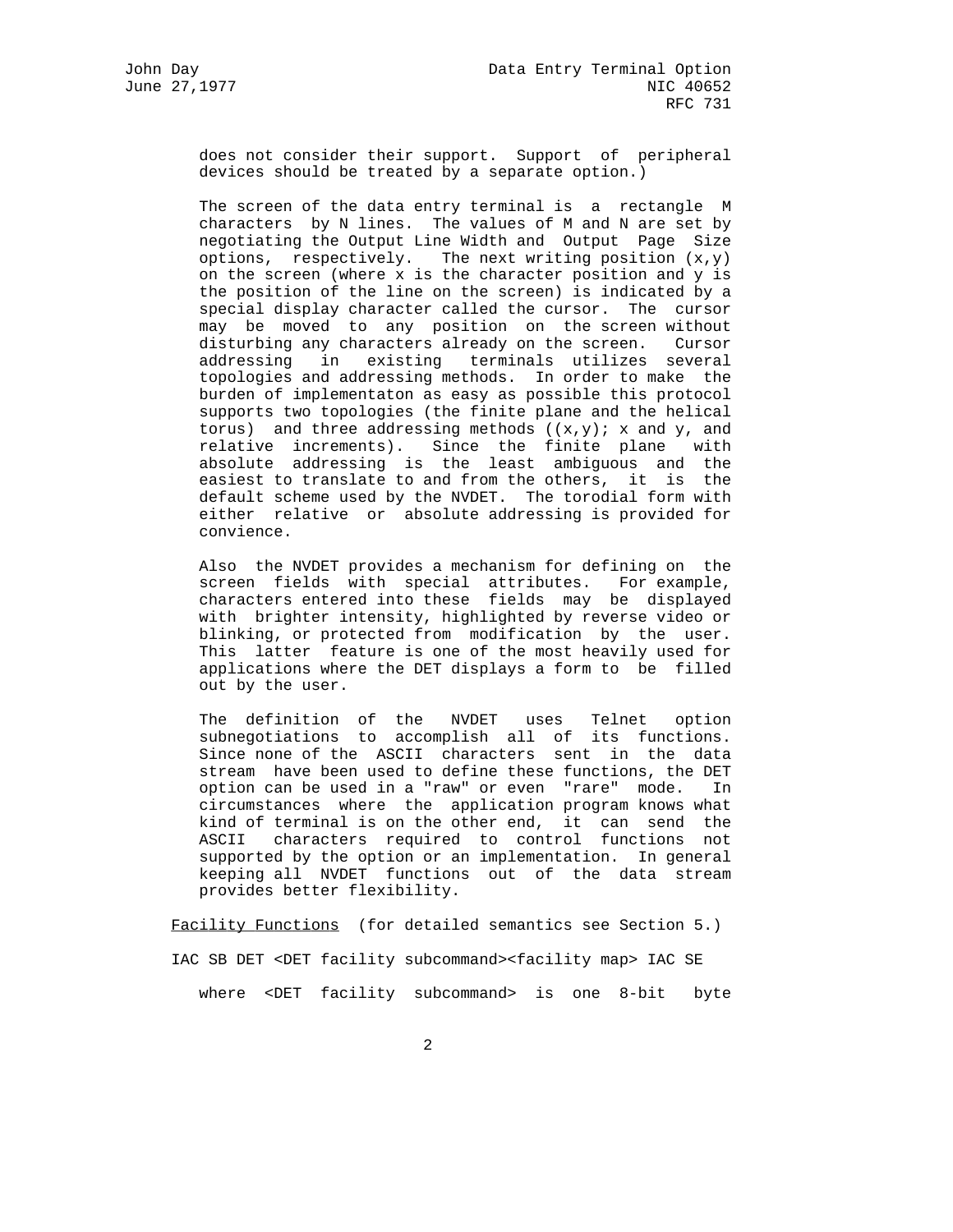indicating the class of the facilities to be described, and <facility map> is a field of one or two 8-bit bytes containing flags describing the facilities required or desired by the sender. The bits of the facility maps are numbered from the right starting at zero. Thus, if bit 2 is set the field will have a decimal value of 4. The values of the field are as follows:

| facility cmd: EDIT FACILITIES | subcommand code: 1 |
|-------------------------------|--------------------|
| facility map:                 | bit numbers        |
| Toroidal Cursor Addressing    | 6                  |
| Incremental Cursor Addressing | 5                  |
| Read Cursor Address           | 4                  |
| Line Insert/Delete            | 3                  |
| Char Insert/Delete            | 2                  |
| Back Tab                      |                    |
| Positive Addressing only      |                    |
|                               |                    |

where:

 If the Toroidal Cursor Addressing bit is set, the sender requests or provides that the SKIP TO LINE and SKIP TO CHAR subcommands be supported.

 If the Incremental Cursor Addressing bit is set, the sender requests or provides that the UP, DOWN, LEFT, and RIGHT subcommands be supported.

 If the Read Cursor bit is set, the sender requests or provides the READ CURSOR subcommand.

 If the Line Insert/Delete bit is set, the sender requests or provides that the LINE INSERT and LINE DELETE subcommands be supported.

 If the Char Insert/Delete bit is set, the sender requests or provides that the CHAR INSERT and CHAR DELETE subcommands be supported.

 If the Back Tab bit is set, the sender requests or provides that the BACK TAB subcommand be supported.

 If the Positive Addressing bit is set, then the sender is informing the receiver that it can only move the cursor in the positive direction. (Note: Terminals that have this property also have a Home function to get back to the beginning.)

facility cmd: ERASE FACILITIES subcommand code: 2 facility map: bit numbers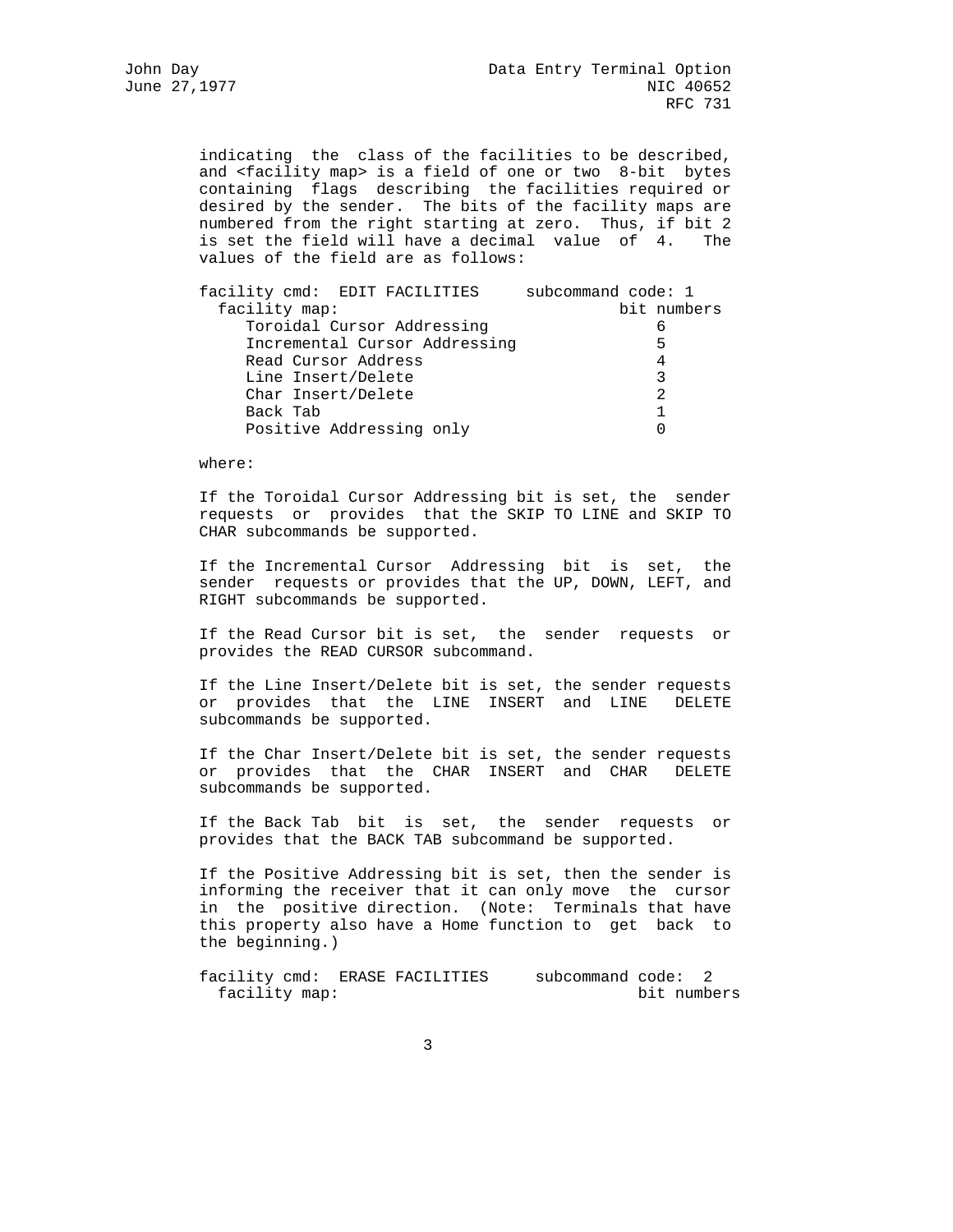|                           | 4                                                                 |
|---------------------------|-------------------------------------------------------------------|
|                           |                                                                   |
|                           |                                                                   |
|                           |                                                                   |
|                           |                                                                   |
| Erase Field<br>Erase Line | Erase Rest of Screen<br>Erase Rest of Line<br>Erase Rest of Field |

where:

 If a bit of the facility map for this facility command is set, the sender requests or provides the facility indicated by the bit. For a more complete description of each of these functions see the Erase Functions section below.

| subcommand code: 3 |
|--------------------|
| bit numbers        |
|                    |
|                    |
|                    |
|                    |
|                    |
|                    |
| 5                  |

where:

 If a bit of the facility map for this facility command is set, the sender requests or provides the facility indicated by the bit. For a more complete description of each of these functions see the Transmit Functions section below.

| facility cmd: FORMAT FACILITIES<br>facility map: |        | subcommand code: 4<br>bit numbers |         |
|--------------------------------------------------|--------|-----------------------------------|---------|
|                                                  | byte 0 |                                   |         |
| Repeat                                           |        | 4                                 |         |
| Blinking                                         |        | 3                                 |         |
| Reverse Video                                    |        | $\overline{2}$                    |         |
| Right Justification                              |        |                                   |         |
| Overstrike                                       |        |                                   |         |
|                                                  | byte 1 |                                   |         |
| Protection On/Off                                |        | 6                                 |         |
| Protection                                       |        | 5                                 |         |
| Alphabetic-only Protection                       |        | 4                                 |         |
| Numeric-only Protection                          |        | 3                                 |         |
| Intensity                                        |        |                                   | $0 - 2$ |

where:

If the Repeat bit is set the sender requests or provides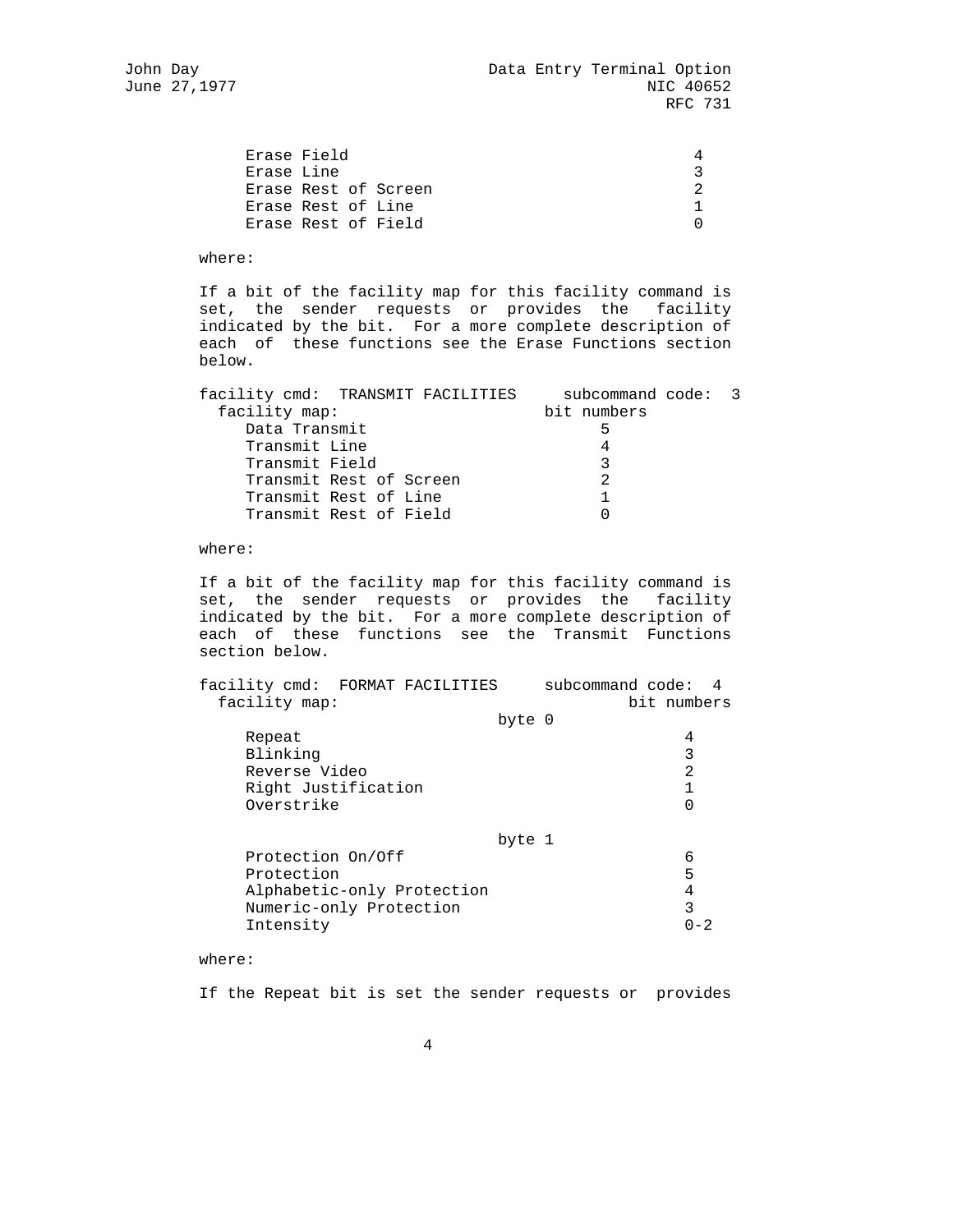the REPEAT subcommand.

 If the Blinking bit is set, the sender requests or provides the ability to highlight a string of characters by causing them to blink.

 If the Reverse Video bit is set, the sender requests or provides the ability to highlight a string of characters by "reversing the video image," i.e., if the characters are normally displayed as black characters on a white background, this is reversed to be white characters on a black background, or vice versa.

 If the Right Justification bit is set, the sender requests or provides the ability to cause entries of data to be right justified in the field.

 If the Overstrike bit is set, the sender requests or provides the ability to superimpose one character over another on the screen much like a hard copy terminal would do if the print mechanism struck the same position on the paper with different characters.

 If the Protection On/Off bit is set, the sender requests or provides the ability to turn on and off field protection.

 If the Protection bit is set, the sender requests or provides the ability to protect certain strings of characters displayed on the screen from being altered by the user of the terminal. Setting this bit also implies that ERASE UNPROTECTED and TRANSMIT UNPROTECTED subcommands (see below) are supported.

 If the Alphabetic-only Protection bit is set, the sender requests or provides the ability to constrain the user of the terminal such that he may only enter alphabetic data into certain areas of the screen.

 If the Numeric-only Protection bit is set, the sender requests or provides the ability to constrain the user of the terminal such that he may only enter numerical data into certain areas of the screen.

 The three bits of the Intensity field will contain a positive binary integer indicating the number of levels of intensity that the sender requests or provides for displaying the data. The value of the 3 bit field should be interpreted in the following way: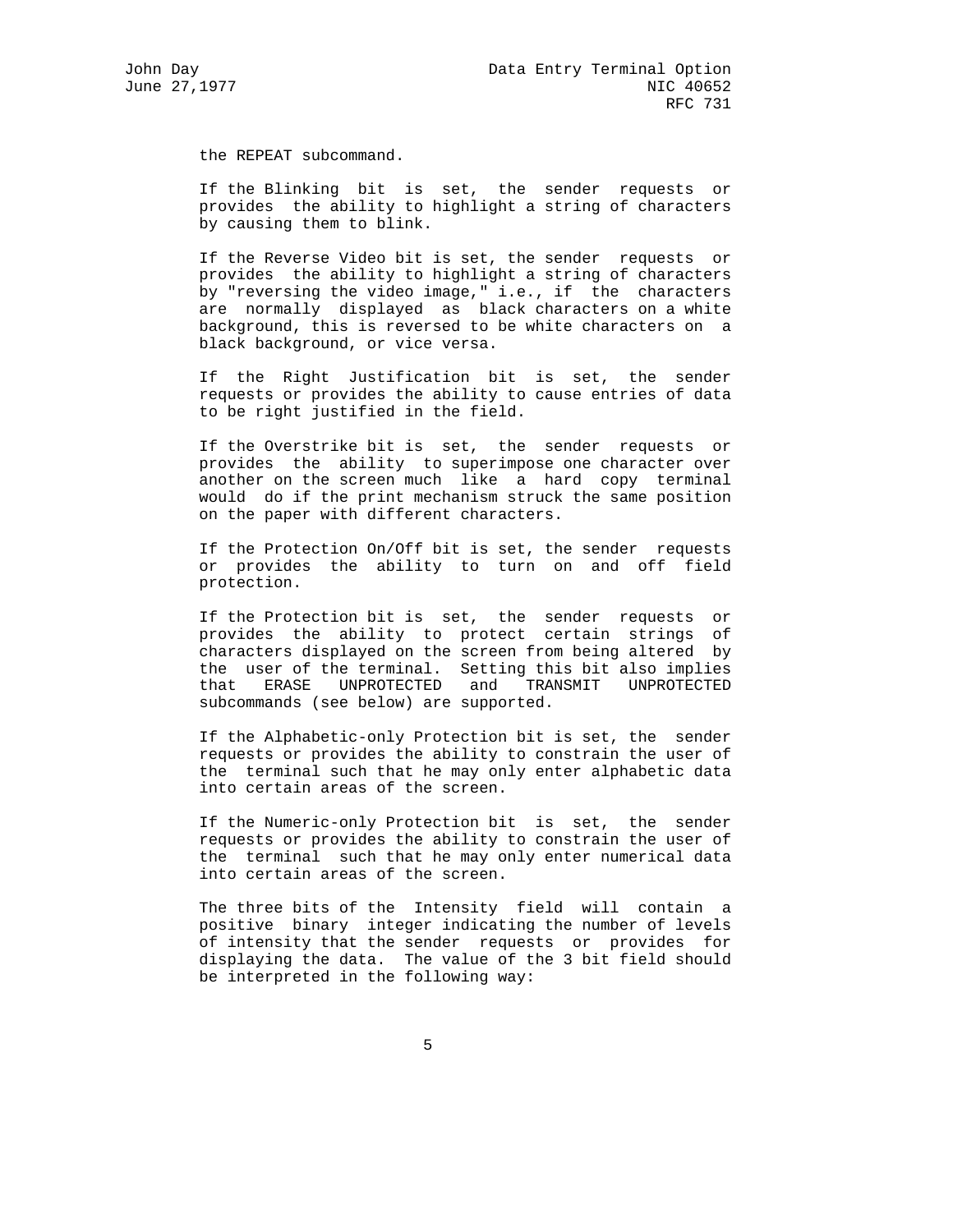- 1 one visible intensity 2 two intensities; normal and bright 3 three intensities; off, normal, and bright
- >3 >3 intensities; off, and the remaining levels proportioned from dimmest to brightest intensity.

 For the all of the above commands, if the appropriate bit in <facility map> is not set, then the sender does not request or provide that facility.

### Editing Functions

IAC SB DET MOVE CURSOR <x><y> IAC SE subcommand code: 5

where <x> is an 8-bit byte containing a positive binary integer representing the character position of the cursor, <y> is an 8-bit byte containing a positive binary integer representing the line position of the cursor.

 This subcommand moves the cursor to the absolute screen address (x,y) with the following boundary conditions:

 if x>M-1, set x=M-1 and send an ERROR subcommand if y>N-1, set y=N-1 and send an ERROR subcommand

This describes a finite plane topology on the screen.

IAC SB DET SKIP TO LINE <y> IAC SE subcommand code: 6

where <y> is a positive 8-bit binary number.

 This subcommand moves the cursor to the absolute screen line y. x remains constant. For values of y>N-1  $y = y \mod N$ .

IAC SB DET SKIP TO CHAR <x> IAC SE subcommand code: 7

where <x> is a positive 8-bit binary number.

 This subcommand moves the cursor to the absolute character position x. y remains constant, unless x>M-1 in which case:  $x' = (x \mod M)$ 

 $\mathbf{y}'$  = ( $\mathbf{y} + (\mathbf{x} \text{ DIV } \mathbf{N})$ ) where x' and y' are the new values of the cursor.

 These last two subcommands define a toroidal topology on the screen.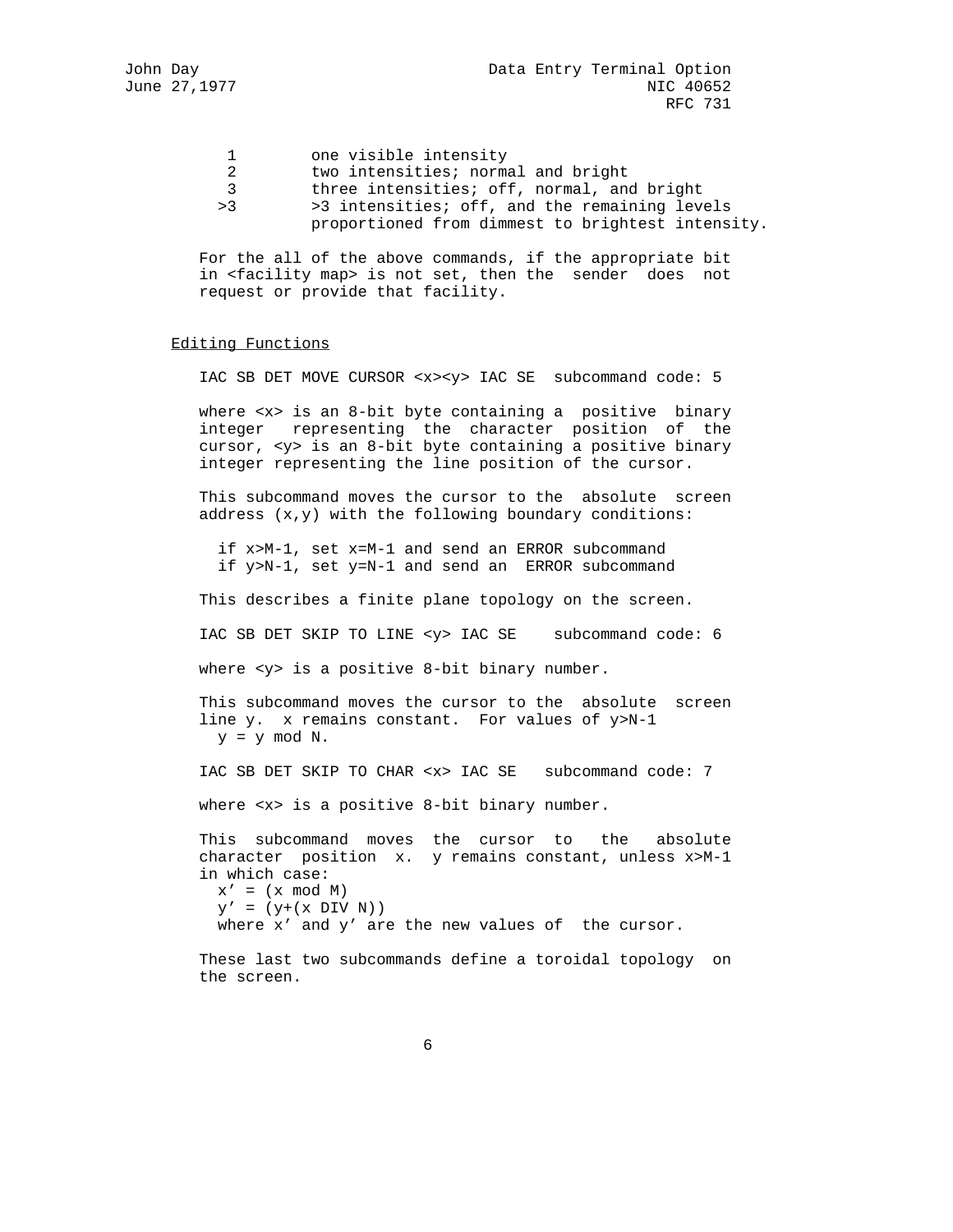| IAC SB DET UP IAC SE    | subcommand code: 8  |  |
|-------------------------|---------------------|--|
| IAC SB DET DOWN IAC SE  | subcommand code: 9  |  |
| IAC SB DET LEFT IAC SE  | subcommand code: 10 |  |
| IAC SB DET RIGHT IAC SE | subcommand code: 11 |  |

 These subcommands are provided as a convenience for some terminals. The commands UP, DOWN, LEFT, and RIGHT are defined as

UP:  $(x,y)=(x, y-1 \mod N)$  $DOWN:$   $(x,y)=(x, y+1 \mod N)$ LEFT:  $(x,y)=(x-1, y)$ ; if  $x=0$  then  $x-1 = 0$ RIGHT:  $(x,y)=(x+1 \mod M, y)$  and  $y = y+1$  if  $x+1>M-1$ 

 Note: DOWN, LEFT, and RIGHT cannot always be replaced by the ASCII codes for linefeed, backspace, and space respectively. The latter are format effectors while the former are cursor controls.

IAC SB DET HOME IAC SE subcommand code: 12

This subcommand positions the cursor to  $(0,0)$ . This is equivalent to a MOVE CURSOR 0,0 or the sequence SKIP TO LINE 0, SKIP TO CHAR 0. This subcommand is provided for convenience, since most terminals have\177 it as a separate control.

IAC SB DET LINE INSERT IAC SE subcommand code: 13

 This subcommand inserts a line of spaces between lines y (the current line, determined by the position of the cursor) and line y-1. Lines y through N-2 move down one line, i.e. line y becomes line y+1; y+1 becomes y+2, ...; N-2 becomes N-1. Line N-1 is lost off the bottom of the screen. The position of the cursor remains unchanged.

IAC SB DET LINE DELETE IAC SE subcommand code: 14

 This subcommand deletes line y where y is the current line position of the cursor. Lines y+1 through N-1 move up one line, i.e. line  $y+1$  becomes line  $y$ ;  $y+2$  becomes y+1; ...; N-1 becomes N-2. The N-1st line position is set to all spaces. The cursor position remains unchanged.

IAC SB DET CHAR INSERT IAC SE subcommand code: 15

 This subcommand inserts the next character in the data stream between the xth and x-1st characters, where x is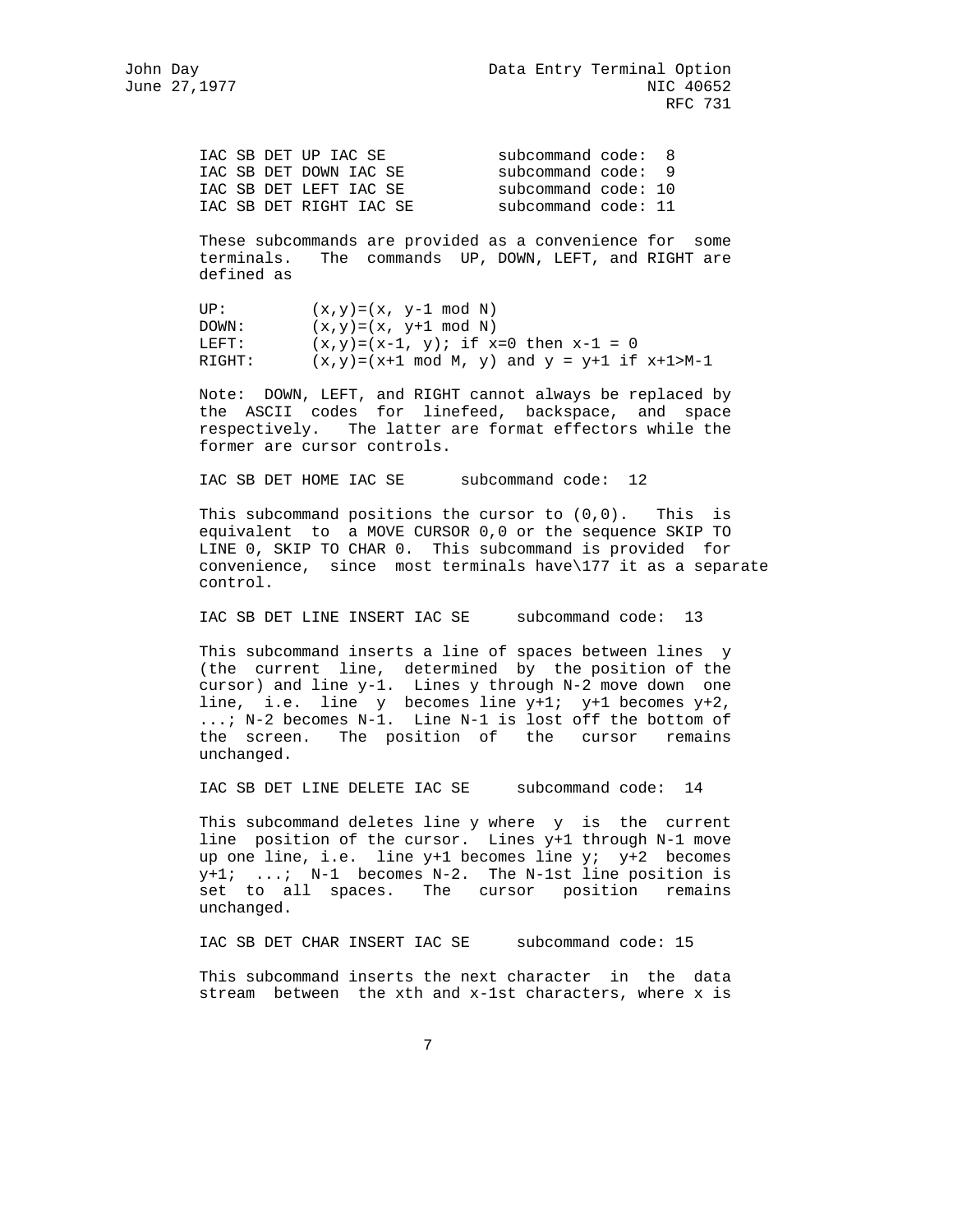the current character position of the cursor. The xth through M-2nd characters on the line are shifted one character positon to the right. The new character is inserted at the vacated xth position. The M-1st character is lost. The position of the cursor remains unchanged.

IAC SB DET CHAR DELETE IAC SE subcommand code: 16

 This subcommand deletes the character on the screen at the x-th position. The x-th character is removed and the characters x+1 through M-1 are shifted one character position to the left to become the x-th through M-2nd characters. The M-1st character position is left empty. (For most terminals it will be set to a NUL or space.) The cursor position remains unchanged.

IAC SB DET READ CURSOR IAC SE subcommand code: 17

 This subcommand requests the receiver to send the present position of the cursor to the sender.

 IAC SB DET CURSOR POSITION <x><y> IAC SE subcommand code: 18

where <x> and <y> are positive 8-bit binary integers.

 This subcommand is sent by a Telnet implementation in response to a READ CURSOR subcommand to convey the coordinates of the cursor to the other side. Note: x is less than M and y is less than N.

IAC SB DET REVERSE TAB IAC SE subcommand code: 19

 This subcommand causes the cursor to move to the previous tab position. If none exists on the present line, the cursor moves to the previous line and so on until a tab is found or the address (0,0) is encountered. When field protection is in effect the cursor moves to the beginning of the preceding unprotected field.

Transmit Functions (For detailed semantics see Section 5.)

IAC SB DET TRANSMIT SCREEN IAC SE subcommand code: 20

 This subcommand causes the terminal to transmit all characters on the screen from position (0,0) to (M-1,N-1). The cursor will be at (0,0) after the operation is complete.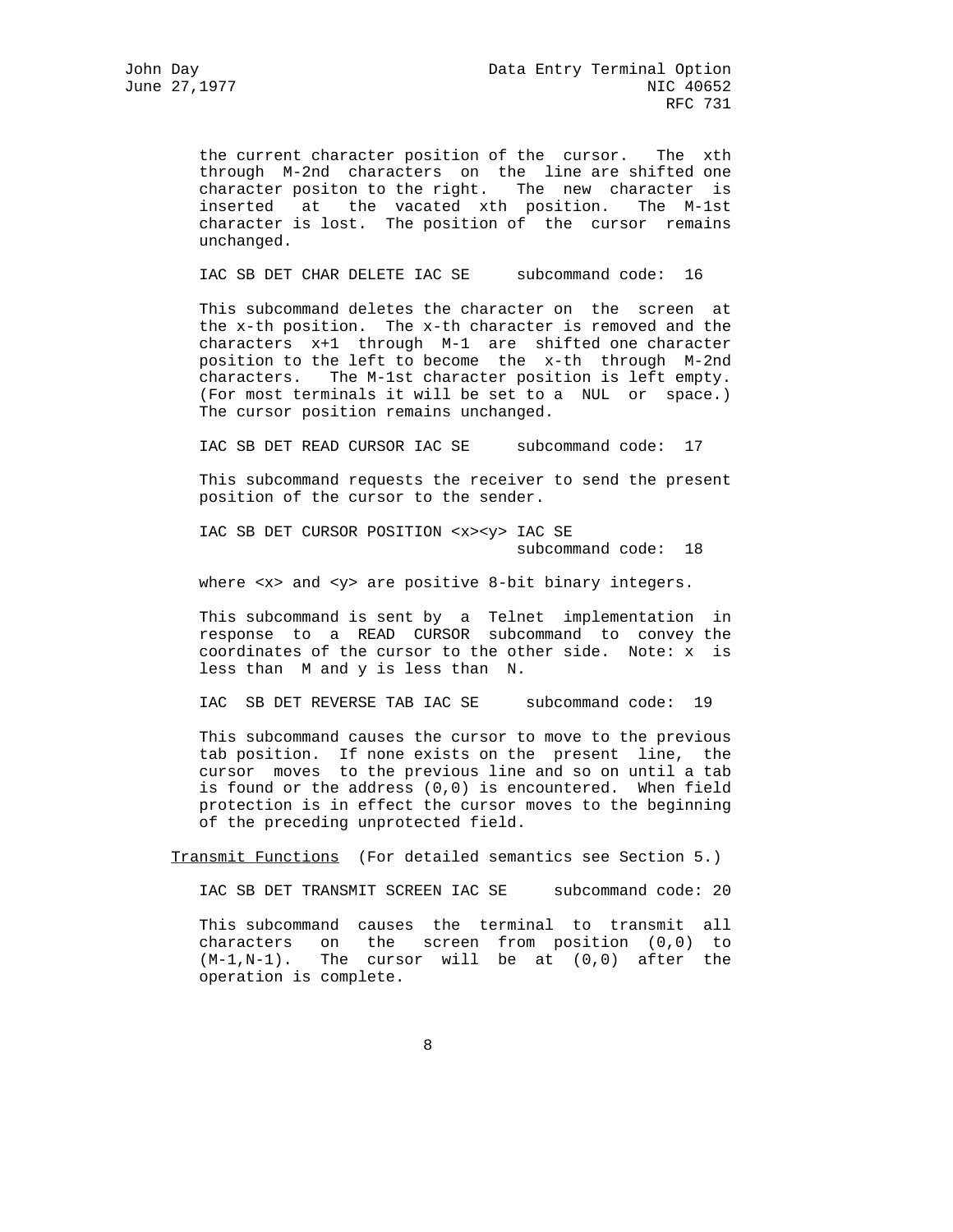IAC SB DET TRANSMIT UNPROTECTED IAC SE subcommand code: 21

 This subcommand causes the terminal to transmit all characters in unprotected fields from position (0,0) to (M-1,N-1). The unprotected fields are separated by the field separator subcommand. The cursor will be at (0,0) or at the beginning of the first unprotected field after the operation is complete.

IAC SB DET TRANSMIT LINE IAC SE subcommand code: 22

 This subcommand causes the terminal to transmit all data on the yth line where y is determined by the present position of the cursor. Data is sent from character position  $(0,y)$  to the end-of-line or position  $(M-1,y)$  whichever comes first. The cursor position after the transmission is one character position after the end of line condition or the beginning of the next line,  $(0, y+1)$ .

IAC SB DET TRANSMIT FIELD IAC SE subcommand code: 23

 This subcommand causes the terminal to transmit all data in the field presently occupied by the cursor. The cursor position after the operation is complete is one character position after the end of the field or, if that position is protected, at the beginning of the next unprotected field.

 IAC SB DET TRANSMIT REST OF SCREEN IAC SE subcommand code: 24

 This subcommand causes the terminal to transmit all characters on the screen from position  $(x,y)$  to  $(M-1,N-1)$  or until the end of text. (x,y) is the current cursor position. The cursor position after the operation is one character position after the last text character, or (0,0) if the last filled character position is (M-1,N-1).

> IAC SB DET TRANSMIT REST OF LINE IAC SE subcommand code: 25

 This subcommand causes the terminal to transmit all characters on the yth line from position  $(x,y)$  to the end of line or  $(M-1,y)$  whichever comes first.  $(x,y)$  is the current cursor position. The cursor position after the operation is one character position after the last character of the line or the first character of the next line.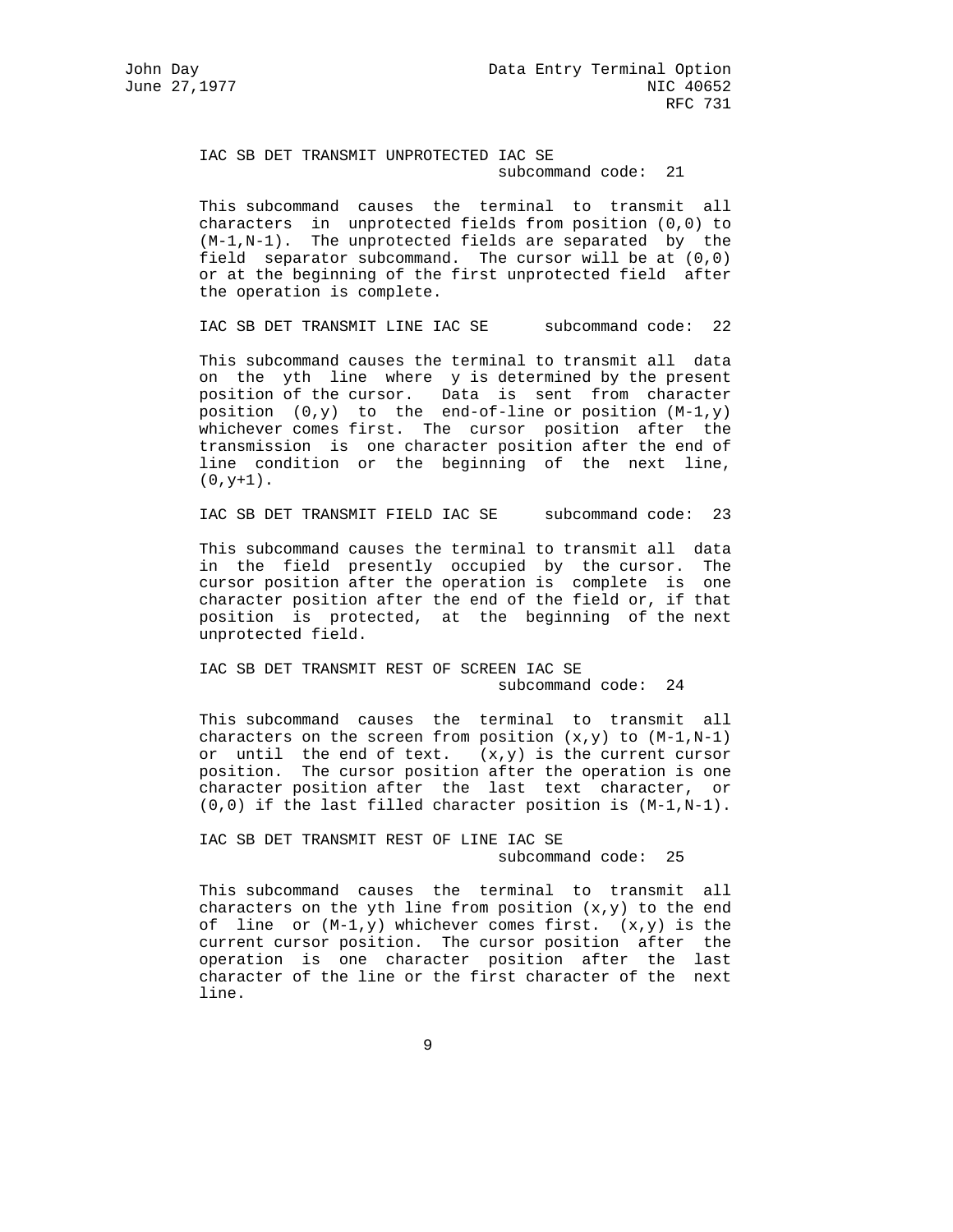IAC SB DET TRANSMIT REST OF FIELD IAC SE subcommand code: 26

 This subcommand causes the receiver to transmit the rest of the characters in the field currently occupied by the cursor. The cursor position after the operation is at the beginning of the next field.

 IAC SB DET DATA TRANSMIT <x><y> IAC SE subcommand code: 27

 This subcommand is used to preface data sent from the terminal in response to a user action or a TRANSMIT command. The parameters <x> and <y> indicate the initial position of the cursor. See the Transmit Subcommands subsection in Section 5 for more details.

#### Erase Functions

IAC SB DET ERASE SCREEN IAC SE subcommand code: 28

 This subcommand causes all characters to be removed from the screen. All fields regardless of their attributes are deleted. The cursor position after the operation will be  $(0,0)$ . Most terminals set the erased characters to either NUL or space characters.

IAC SB DET ERASE LINE IAC SE subcommand code: 29

 This subcommand causes all characters on the yth line to be removed from the screen, where y is the line of the current cursor position. All fields regardless of their attributes are deleted. The cursor position after this operation will be (0,y). Note: This operation can be easily simulated by the sequence: LINE DELETE, LINE INSERT. However, the order is important to insure that no data is lost off the bottom of the screen.

IAC SB DET ERASE FIELD IAC SE subcommand code: 30

 This subcommand causes all characters in the field occupied by the cursor to be removed. The cursor position after the operation is at the beginning of the field.

 IAC SB DET ERASE REST OF SCREEN IAC SE subcommand code: 31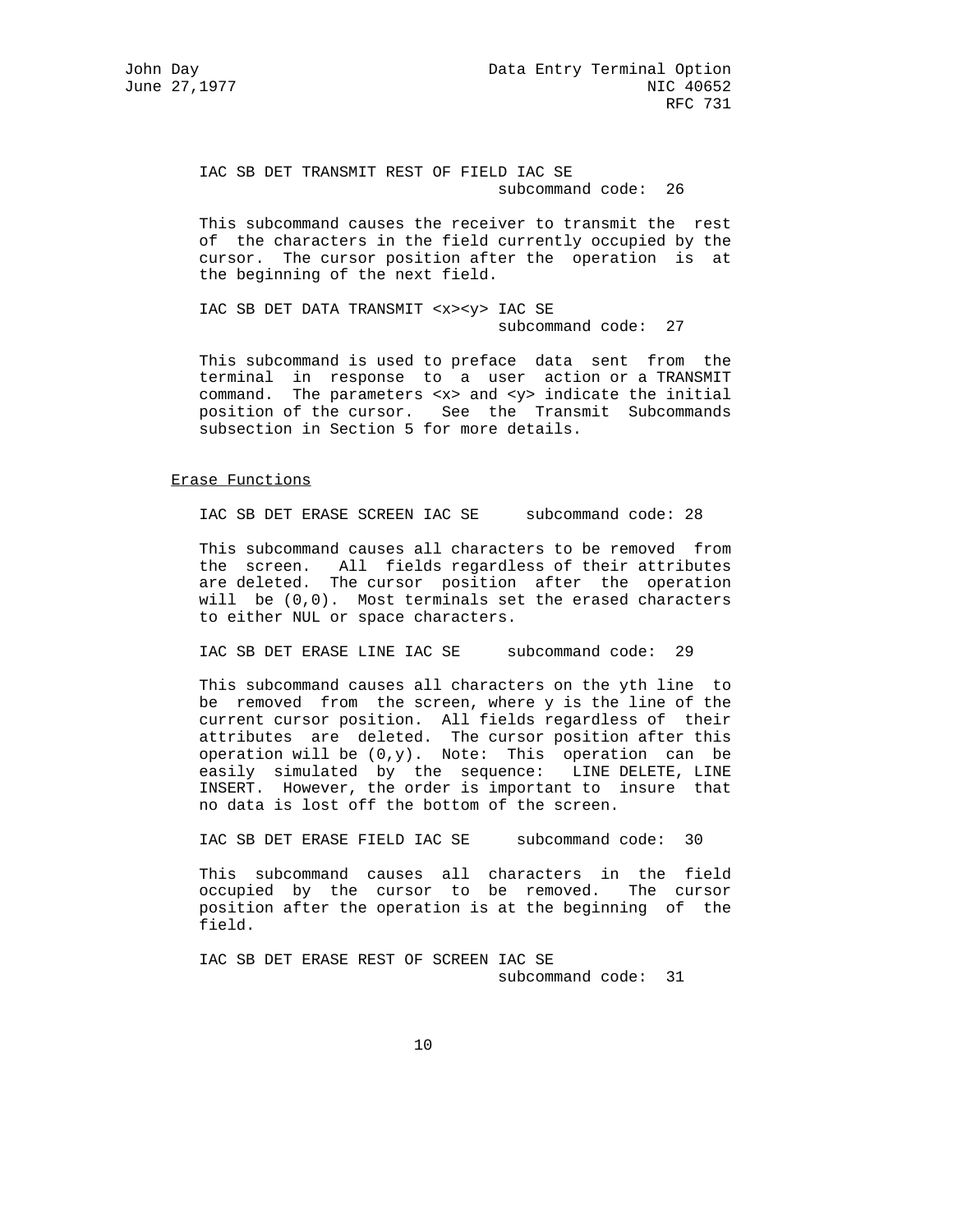This subcommand causes all characters from position  $(x,y)$  to (M-1,N-1) to be removed from the screen. All fields regardless of their attributes are deleted. The cursor position after the operation is unchanged. This is equivalent to doing an ERASE REST OF LINE plus a LINE DELETE for lines greater than y.

> IAC SB DET ERASE REST OF LINE IAC SE subcommand code: 32

This subcommand causes all characters from position  $(x,y)$  to (M-1,y) to be removed from the screen All fields regardless of their attributes are deleted. The cursor position after the operation is unchanged.

 IAC SB DET ERASE REST OF FIELD IAC SE subcommand code: 33

This subcommand causes all characters from position  $(x,y)$  to the end of the current field to be removed from the screen. The cursor position after the operation is unchanged.

 IAC SB DET ERASE UNPROTECTED IAC SE subcommand code: 34

 This subcommand causes all characters on the screen in unprotected fields to be removed from the screen. The cursor position after the operation is at (0,0) or, if that position is protected, at the beginning of the first unprotected field.

### Format Functions

 IAC SB DET FORMAT DATA <format map><count> IAC SE subcommand code: 35

 where <format map> is an 8-bit byte containing the following flags:

| Blinking            |         |
|---------------------|---------|
| Reverse Video       |         |
| Right Justification | ᄃ       |
| Protection          | $3 - 4$ |
| Intensity           | $0 - 2$ |

where:

 If the Blinking bit is set, the following field of <count> characters should have the Blinking attribute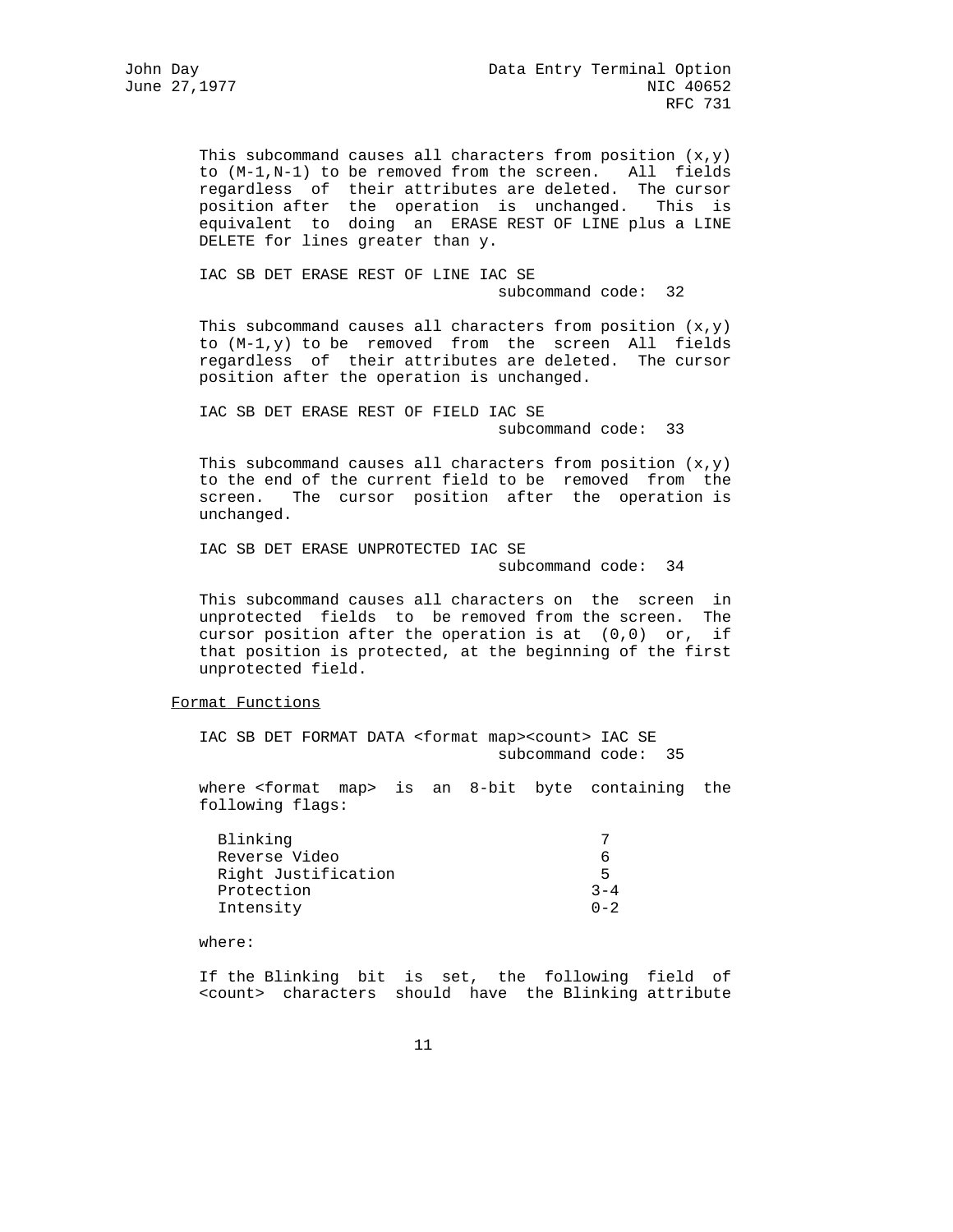applied to it by the receiver.

 If the Reverse Video bit is set, the following field of <count> characters should be displayed by the receiver with video reversed.

 If the Right Justification bit is set, the input entered into the field of <count> characters should be right justified.

 The Protection field is two bits wide and may take on the following values:

- 0 no protection
- 1 protected
- 2 alphabetic only
- 3 numeric only

 The protection attribute specifies that the other side may modify any character (no protection), modify no characters (protected), enter only alphabetical characters (A-Z, and a-z) (alphabetic only), or enter only numerical characters (0-9,+,.,and -) (numeric only) in the following field of <count> bytes.

 The Intensity field is 3 bits wide and should be interpreted in the following way:

 The values 0-6 should be used as an indication of the relative brightness to be used when displaying the characters in or entered into the following field <count> characters wide. The number of levels of brightness available should have been obtained previously by the Format Facility subcommand. The exact algorithm for mapping these values to the available levels of intensity is left to the implementors. A value of 7 in the intensity field indicates that the brightness should be off, and any characters in or entered into the field should not be displayed.

 <count> is 2 bytes that should be interpreted as a positive 16-bit binary integer representing the number of characters following this command which are affected by it.

 Data sent to the terminal or the Using Host for unwritten areas of the screen not in the scope of the count should be displayed with the default values of the format map. The default values are No Blinking, Normal Video, No Justification, No Protection and Normal Intensity.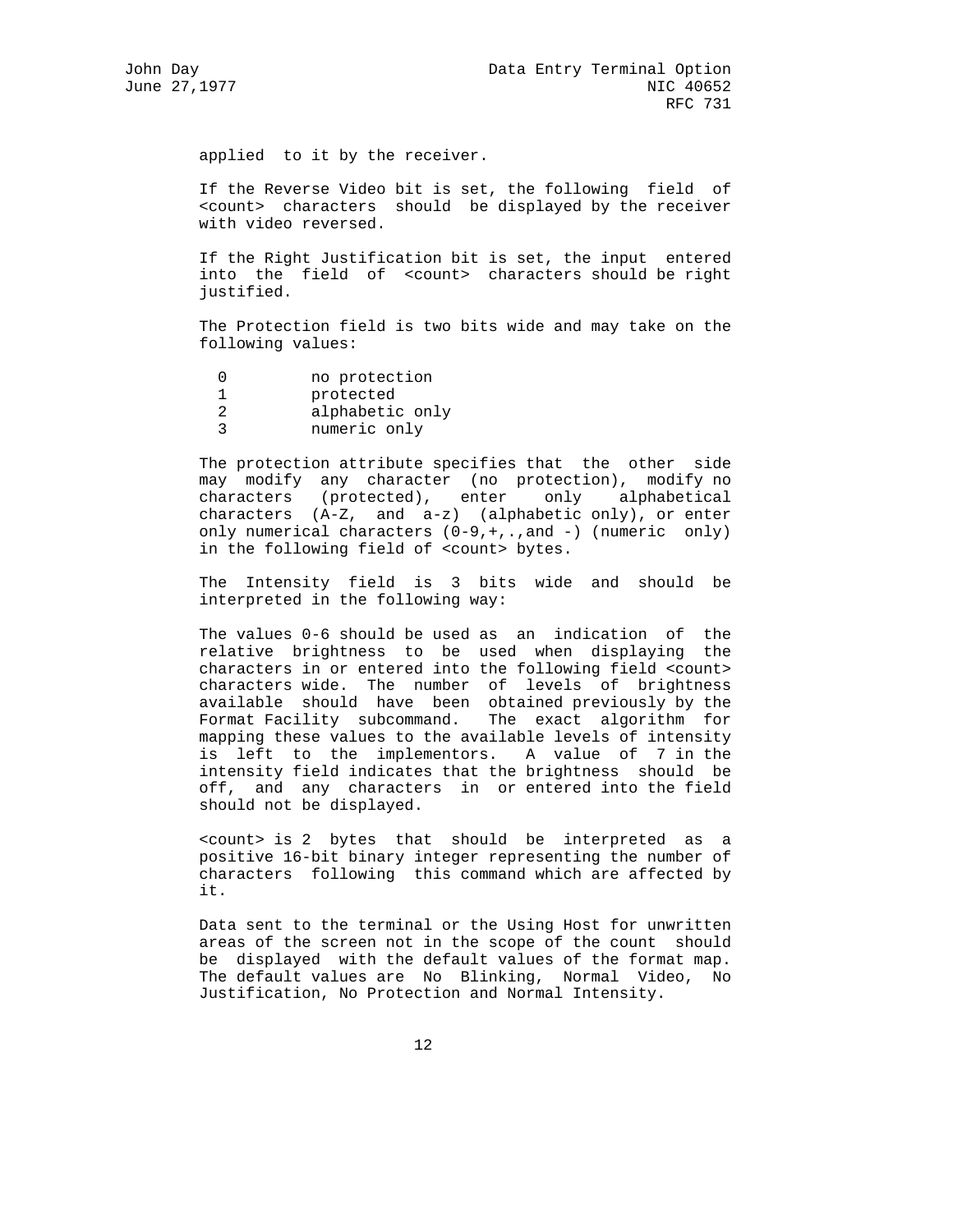This subcommand is used to format data to be displayed on the screen of the terminal. The <format map> describes the attributes that the field <count> bytes wide should have. This field is to start at the position of the cursor when the command is acted upon. The next <count> displayable characters in the data stream are used to fill the field. Subsequent REPEAT subcommands may be used to specify the contents of this field. If the sender specifies attributes that have not been agreed upon by the use of the Format Facility subcommand, the Telnet process should send an Error Subcommand to the sender, but format the screen as if the bit had not been set.

 IAC SB DET REPEAT <count><char> IAC SE subcommand code: 36

where <count> is a positive 8-bit binary integer. <char> is an 8-bit byte containing an ASCII character.

 This subcommand is used to perform data compression on data being transferred to the terminal by encoding strings of identical characters as the character and a count. The repeated characters may be part of a field specified\177\177

 IAC SB DET SUPPRESS PROTECTION <negotiation> IAC SE subcommand code: 37

 where <negotiation> may have the values of the Telnet option negotiation:

| 251 | WILL        |
|-----|-------------|
| 252 | WONT        |
| 253 | DO          |
| 254 | <b>DONT</b> |

 This subcommand is used to suppress the field protection in a non-destructive manner. Many data entry terminals provide the means by which protection may be turned on and off without modifying the contents of the screen or the terminal's memory. Thus, the protection may be turned off and back on without retransmitting the form. The default setting of the option is that protection is on, in other words

> IAC SB DET SUPPRESS PROTECTION WONT IAC SE IAC SB DET SUPPRESS PROTECTION DONT IAC SE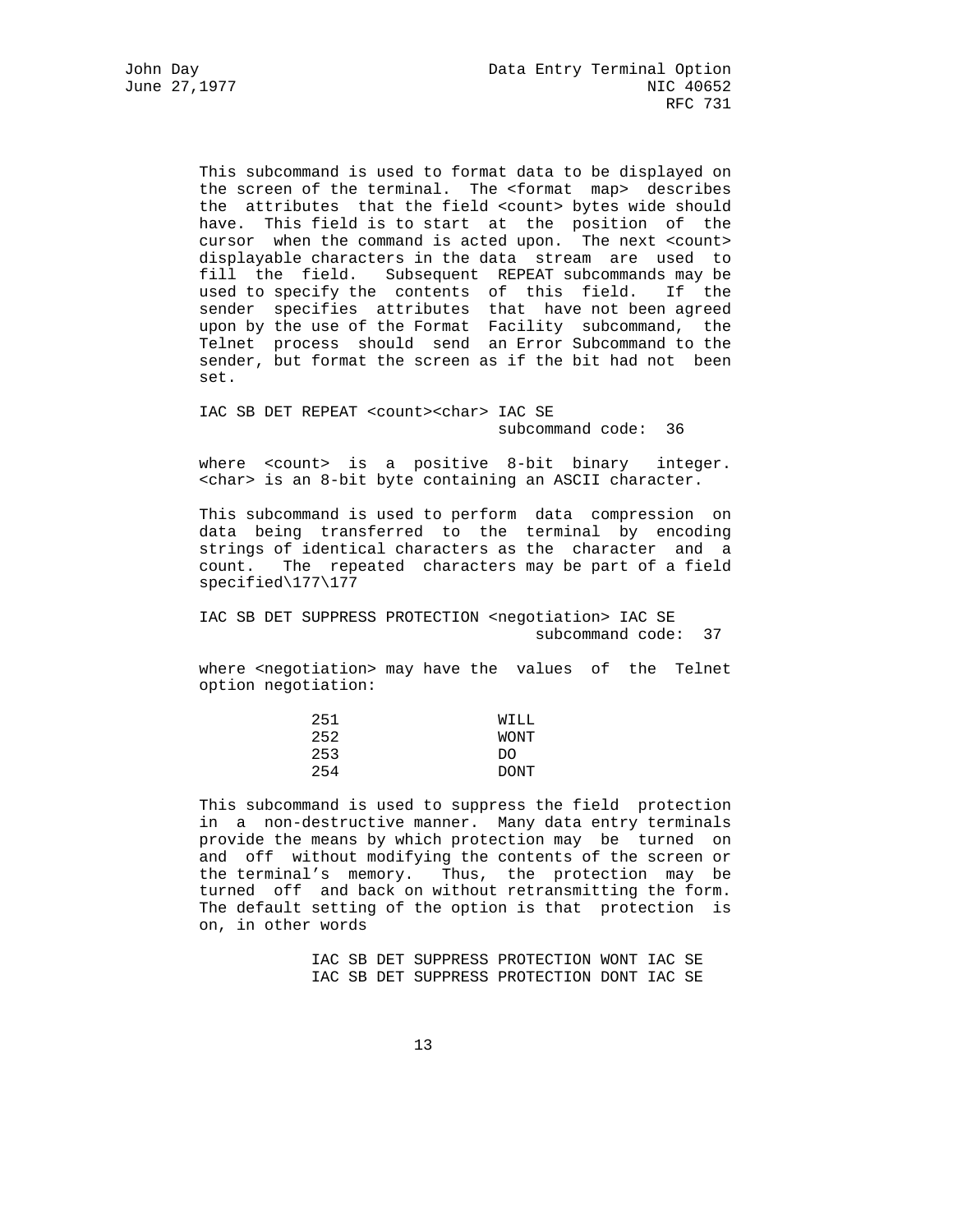Negotiation of this subcommand follows the same rules as negotiations of the Telnet options.

IAC SB DET FIELD SEPARATOR IAC SE subcommand code: 38

 It is necessary when transmitting only the unprotected portion of the screen to provide a means for delimiting the fields. Existing DET's use a variety of ASCII characters such as Tab, Group Separator, Unit Separator, etc. In order to maintain transparency of the NVDET this subcommand is used to separate the fields. Clearly, this incurs rather high overhead. This overhead can be avoided by using the Byte Macro Option (see Appendix 3).

Miscellaneous Commands

IAC SB DET FN <code> IAC SE subcommand code: 39</sup>

where: < code> is one byte.

 Many data-entry terminals provide a set of "function" keys which when pressed send a one-character command to the server. This subcommand describes such a facility. The values of the <code> field are defined by the user and server. The option merely provides the means to transfer the information.

> IAC SB DET ERROR <cmd> <error code> IAC SE subcommand code: 40

where:

 <cmd> is a byte containing the subcommand code of the subcommand in error.

 <error code> is a byte containing an error code. (For a list of the defined error codes see Appendix 2.)

 This subcommand is provided to allow DET option implementations to report errors they detect to the corresponding Telnet process. At this point it is worth reiterating that the philosophy of this option is that when an error is detected it should be reported; however, the implementation should attempt its best effort to carry out the intent of the subcommand or data in error.

14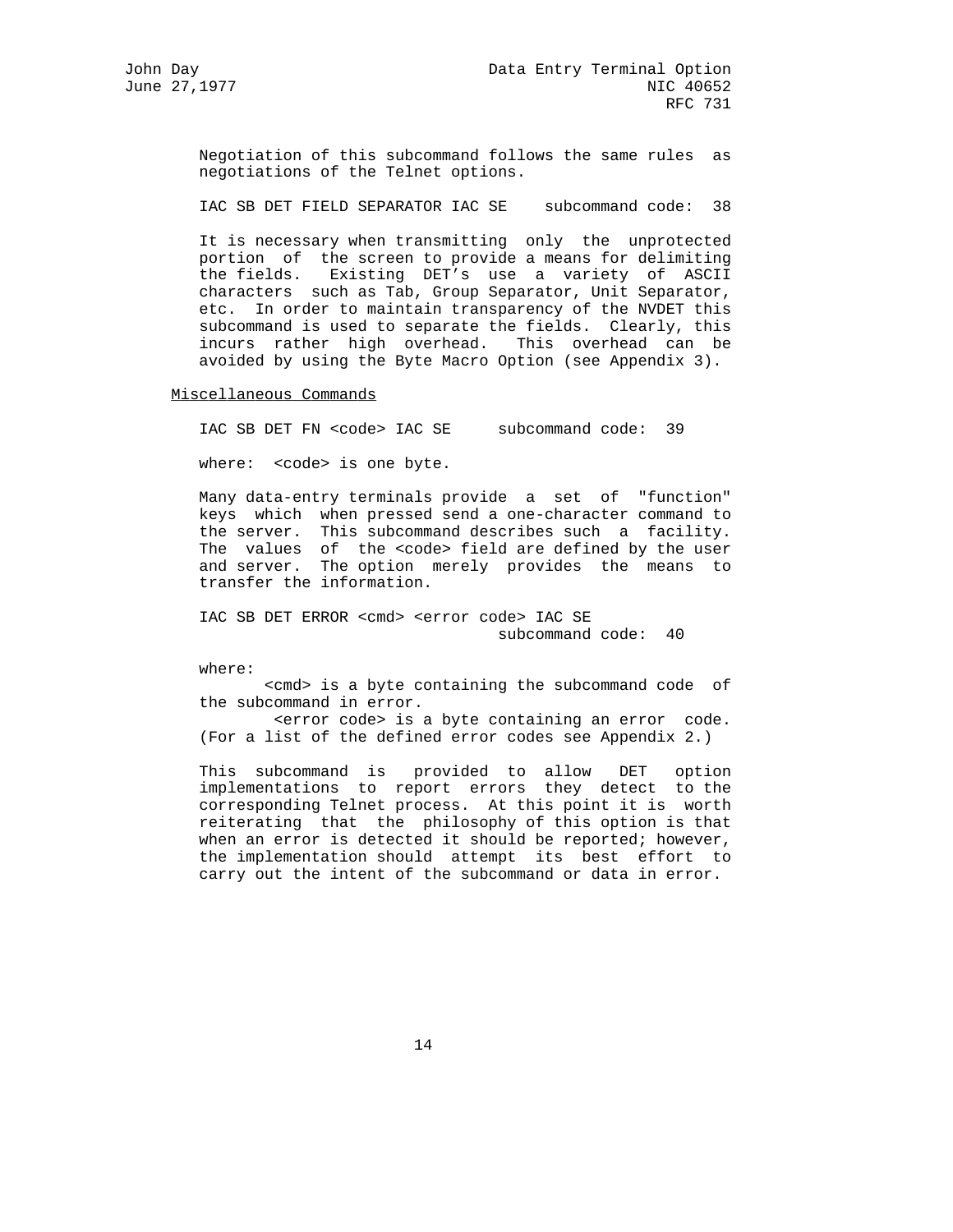3. Default and Minimal Implementation Specifications

Default

WON'T DET -- DON'T DET

Neither host wishes to use the Data Entry Terminal option.

Minimal Implementation

 DET EDIT FACILITIES DET ERASE FACILITIES DET TRANSMIT FACILITIES DET FORMAT FACILITIES DET MOVE CURSOR <x><y> DET HOME DET ERASE SCREEN DET TRANSMIT SCREEN DET FORMAT DATA DET ERROR <cmd> <error code>

 In the case of formatting the data, the minimal implementation should be able to support a low and high level of intensity and protection for all or no characters in a field. These functions, however, are not required.

> The minimal implementation also requires that the Output Line Width and Output Page Size Telnet options be supported.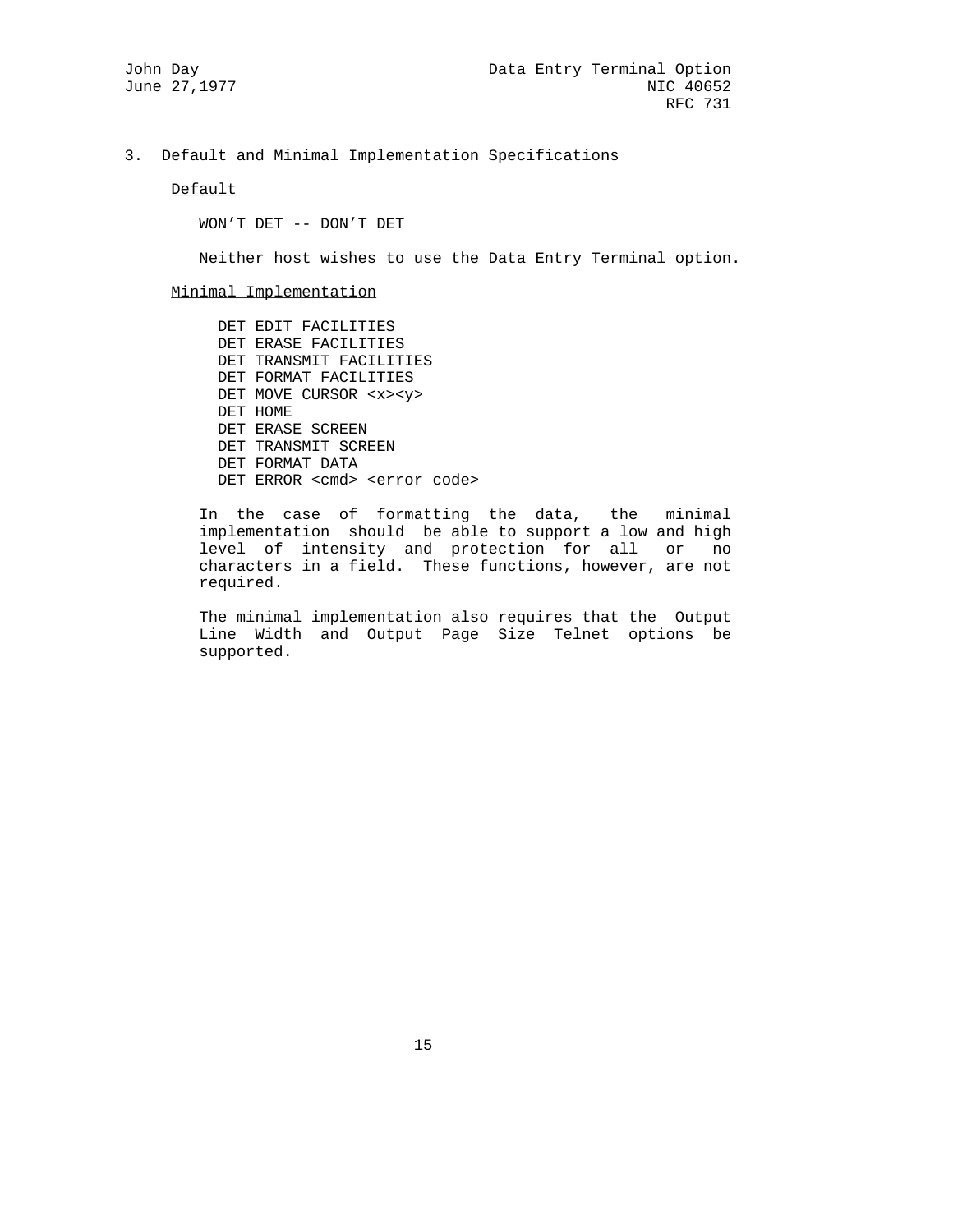# 4. Motivation

 The Telnet protocol was originally designed to provide a means for scroll-mode terminals, such as the standard teletype, to communicate with processes through the network. This was suitable for the vast majority of terminals and users at that time. However, as use of the network has increased into other areas, especially areas where the network is considered to provide a production environment for other work, the desires and requirements of the user community have changed. Therefore, it is necessary to consider supporting facilities that were not initially supported. This Telnet option attempts to do that for applications that require data entry terminals.

 This option in effect defines the Network Virtual Data Entry Terminal. Although the description of this option is quite long, this does not imply that the Telnet protocol is a poor vehicle for this facility. Data Entry Terminals are rather complex and varied in their abilities. This option attempts to support both the minimal set of useful functions that are either common to all or can be easily simulated and the more sophisticated functions supplied in some terminals.

 Unlike most real data entry terminals where the terminal functions are encoded into one or more characters of the native character set, this option performs all such controls within the Telnet subnegotiation mechanism. This allows programs that are intimately familiar with the kind of terminal they are communicating with to send commands that may not be supported by either the option or the implementation. In other words, it is possible to operate in a "raw" or at least "rare" mode using as much of the option as necessary.

 Although many data entry terminals support a variety of peripheral devices such as printers, cassettes, etc. it is beyond the scope of this option to entertain such considerations. A separate option should be defined to handle this aspect of these devices.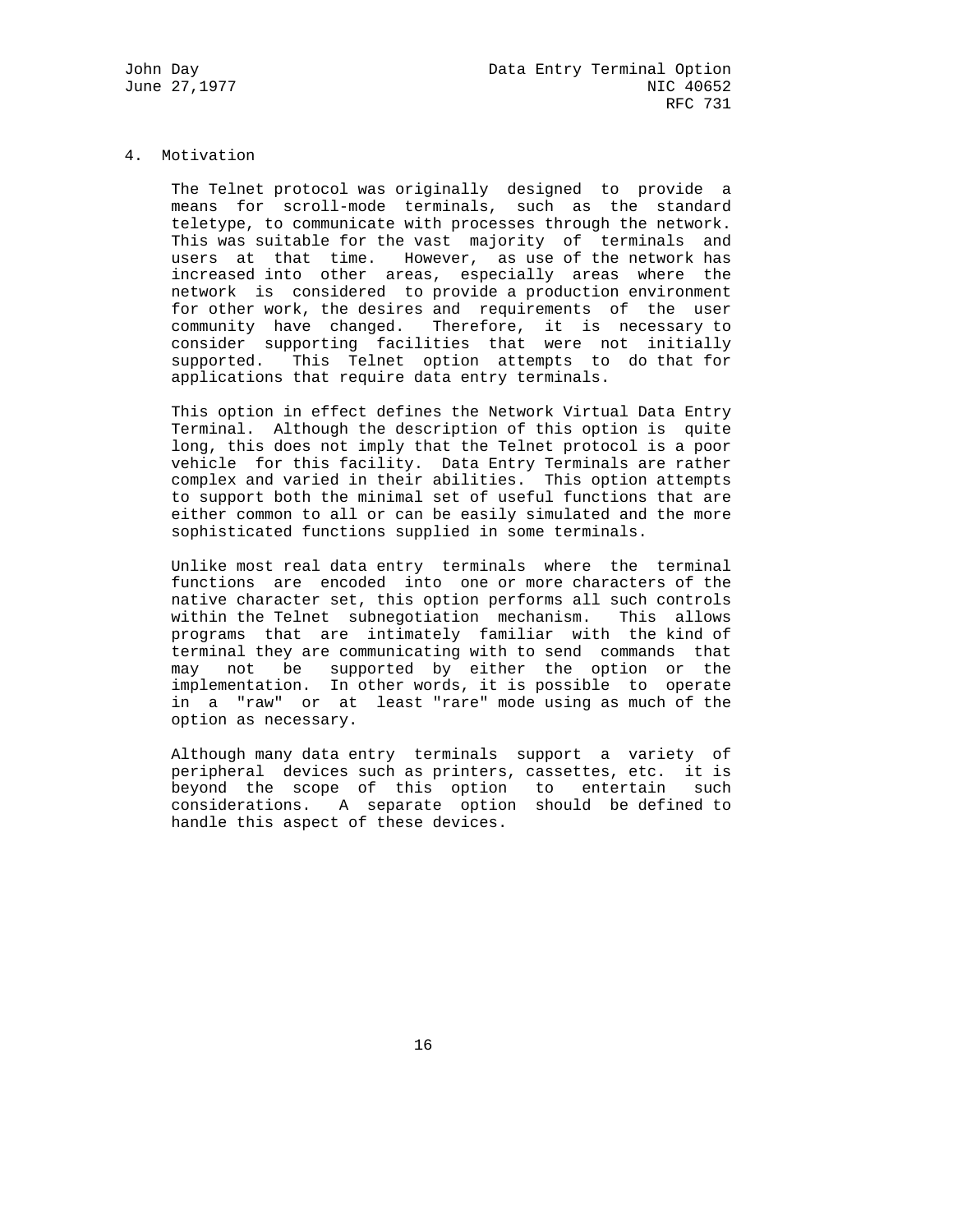### 5. Description

### General Notes

 All implementations of this option are required to support a certain minimal set of the subcommands for this option. Section 3 contains a complete list of the subcommands in this minimal set. In keeping with the Telnet protocol philosophy that an implementation should not have to be able to parse commands it does not implement, every subcommand of this option is either in the minimal set or is covered by one of the facility subcommands. An implementation must "negotiate" with its correspondent for permission to use subcommands not in the minimal set before using them. For details of this negotiation process see the section below on facility subcommands.

 Most data entry terminals are used in a half duplex mode. (Although most DET's on the market can be used either as data entry terminals or as standard interactive terminals, we are only concerned here with their use as DET's.) When this option is used, it is suggested that the following Telnet options be refused: Echo, Remote Controlled Transmission and Echoing, and Suppress Go-Ahead. However, this option could be used to support a simple full duplex CRT based application using the basic cursor control functions provided here. For these cases, one or more of the above list of options might be required. (Support of sophisticated interactive calligraphic applications is beyond the scope of this option and should be done by another option or the Network Graphics Protocol.)

 In RFC 728, it was noted that a synch sequence can cause undesired interactions between Telnet Control functions and the data stream. A synch sequence causes data but not control functions to be flushed. If a control function which has an effect on the data immediately following it is present in the data stream when a synch sequence occurs, the control function will have its effect not on the intended data but on the data immediately following the Data Mark. The following DET subcommands are susceptible to this pitfall:

> CHAR INSERT DATA TRANSMIT FORMAT DATA

The undesired interactions are best avoided by the receiver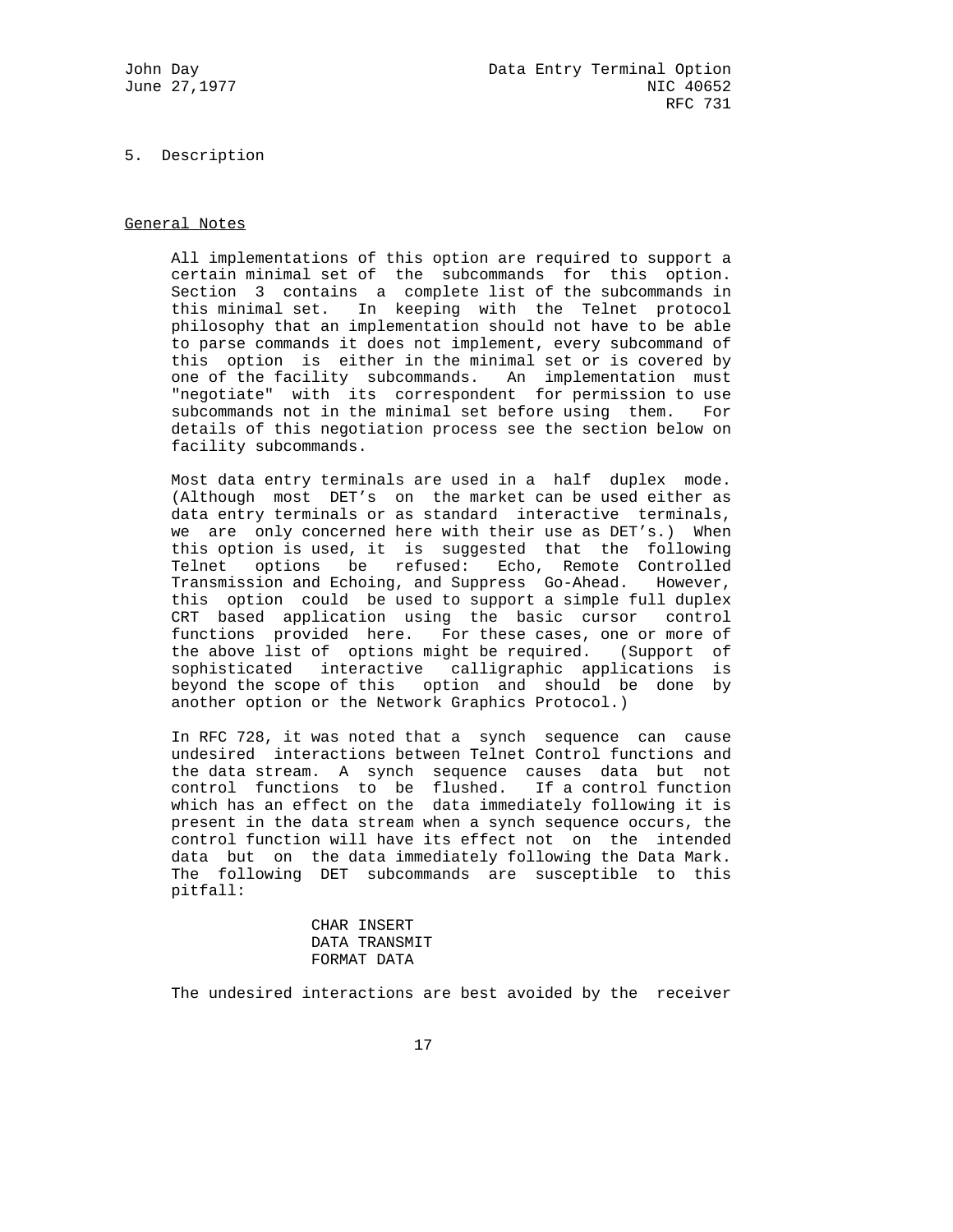of the synch sequence deleting these subcommands\177 and all data associated with them before continuing to process the control functions. This implies that the Data Mark should not occur in the middle of the data associated with these subcommands.

# Facility Subcommands

 These four subcommands are used by the User and Server implementations to negotiate the subcommands and attributes of the terminal that may be utilized. This negotiation can be viewed as the terminal (User Host) indicating what facilities are provided and the Server Host (or application program) indicating what facilities are desired.

When Sent: A Server Telnet implementation using the DET option must send a facility subcommand requesting the use of a particular subcommand or terminal attribute not in the minimal implementation before the first use of that subcommand or attribute. The User Telnet implementation should respond as quickly as possible with its reply. Neither the User nor Server are required to negotiate one subcommand at a time. Also, a Telnet implementation responding to a facility subcommand is not required to give permission only for that subcommand. It may send a format map indicating all facilities of that class which it supports. However, a Telnet implementation requesting facilities must send a facility subcommand before its first use of the subcommand regardless of whether earlier negotiations have indicated the facility is provided. The facility cannot be used until a corresponding facility subcommand has been received. There are no other constraints on when the facility subcommands may be sent. In particular, it is not necessary for an application to know at the beginning of a session all facilities that it will use.

Action When Recieved: There are two possible actions that may be taken when a facility subcommand is received depending on whether the receiver is a requestor or a provider (User).

 Requestor: When a facility subcommand is received by a requestor and it is in the state of Waiting for a Reply, it should go into the state of Not Waiting. It should then take the facility map it had sent and form the logical intersection with the facility map received. (For the Intensity attribute, one should take the minimum of the number received and the number requested.) The result indicates the facilities successfully negotiated. Note: if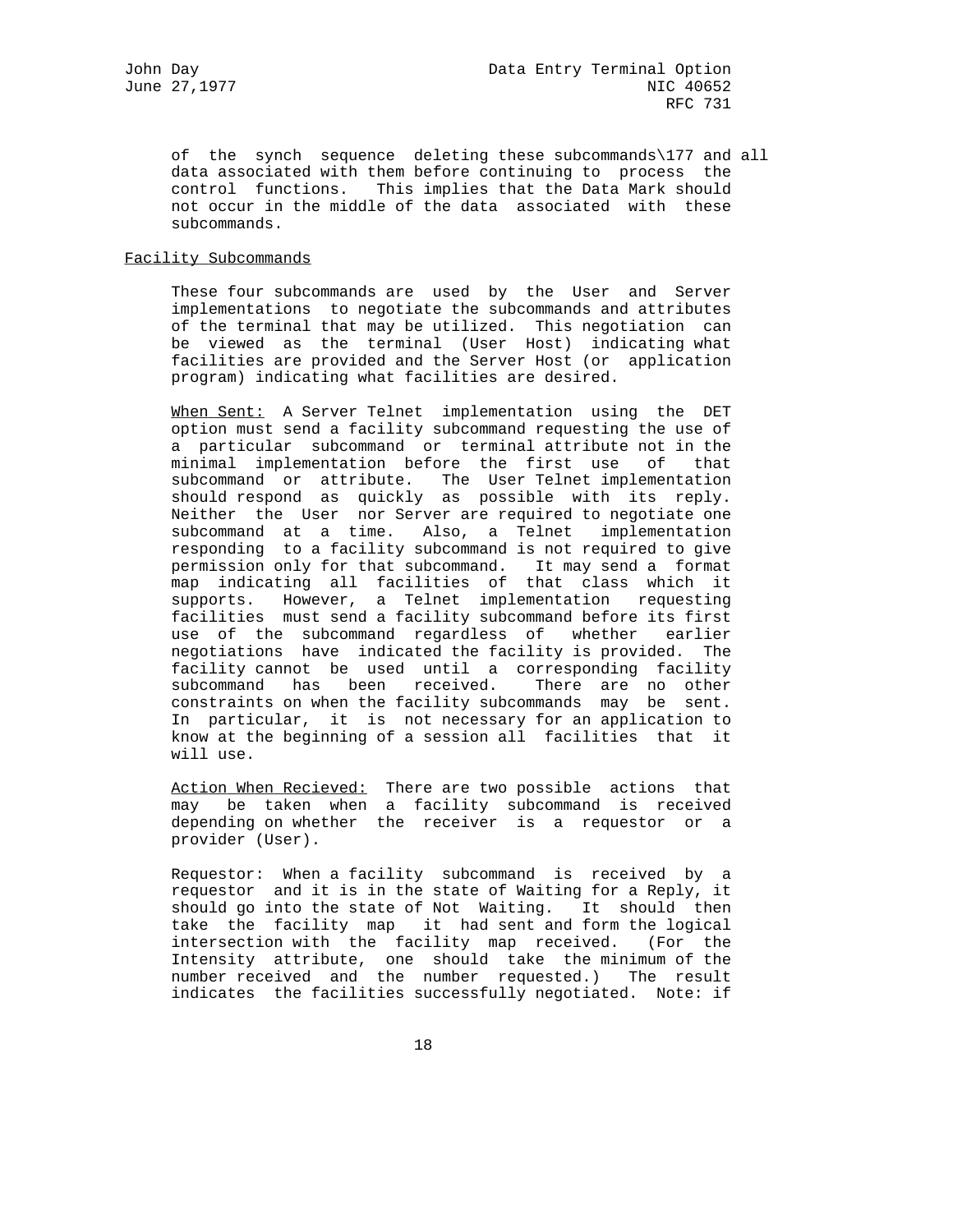the receiver is not in the Waiting for Reply state, then this is the provider case described next.

 Provider: When a facility subcommand is received, it should send a facility subcommand with a facility map of the facilities it provides as soon as possible. It should then determine what new facilities it is providing for the Requestor by forming the logical intersection of the facility map received and the one sent.

 Note: Although in most cases the requestor will be the Server Host and the provider will be the User Host supporting the terminal, this distinction may not always be true.

# Transmit Subcommands

 There are two kinds of transmit subcommands: those used to request that data be sent to the requestor, and one to preface data sent to the requestor. The first kind allow the requestor to control when, from where and to some degree how much data is transmitted from the terminal. Their explanation is straightforward and may be found in Section 2.

 Data may be sent from the terminal as a result of two events: the user of the terminal caused the transmission or in response to a transmit subcommand. Some programs may wish to know from where on the screen the transmission began. (This is reasonable, since the terminal user may move the cursor around considerably before transmitting.) Other programs may not need such information. The DATA TRANSMIT subcommand is provided in case this function is needed. When used this subcommand prefaces data coming from the terminal. The parameters <x> and <y> give the screen coordinates of the beginning of the transmission. <x> must be less than or equal to M-1 and <y> must be less than or equal to N-1. It is assumed that all data between this DATA TRANSMIT and the next one starts at the coordinates given by the first subcommand and continues filling each line thereafter according to the constraints of the screen and the format effectors in the data. Thus an intelligent or sloppy user-host DET implementation (depending on your point of view) need only include a DATA TRANSMIT subcommand when the new starting point is different from the last ending point.

6. Sample Interaction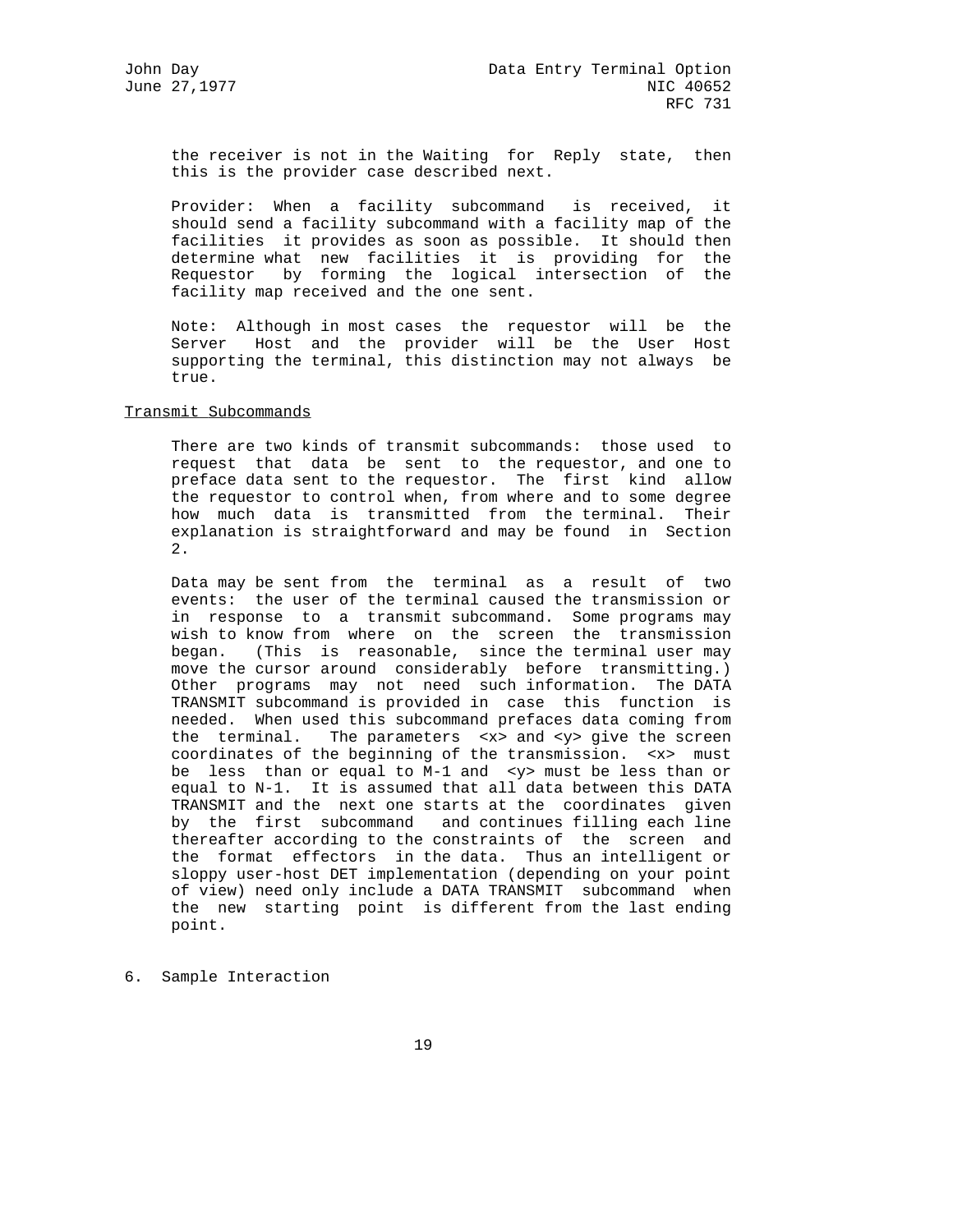June 27,1977

The nomenclature of RFC 726 will be used to describe this example. To quote that RFC:

 "S:" is sent from serving host to using host. "U:" is sent from using host to serving host. "T:" is entered by the terminal user. "P:" is printed on the terminal.

 Text surrounded by square brackets([]) is commentary. Text surrounded by angle brackets (<>) is to be taken as a single unit. E.g, carriage return is <cr>, and the decimal value 27 is represented <27>.

 We assume that the user has established the Telnet connection, logged on, and an application program has just been started either by the user directly or through a canned start up procedure. The presentation on the page is meant to merely group entities together and does not imply the position of message boundaries. One should assume that any part of the dialogue may be sent as one or many messages. The first action of the program or Telnet is to negotiate the DET option:

- S: <IAC><DO><DET>
- U: <IAC><WILL><DET>

| S: <iac><do><output page="" size=""></output></do></iac>                                                                                                                         | [First negotiate the screen<br>size. In this case we are               |
|----------------------------------------------------------------------------------------------------------------------------------------------------------------------------------|------------------------------------------------------------------------|
| U: <iac><will><naop></naop></will></iac>                                                                                                                                         | asking the user the size of the<br>terminal. This could have been      |
| U: <iac><sb><naop><dr>&lt;25&gt;<iac><se></se></iac></dr></naop></sb></iac>                                                                                                      | done before the DET option was<br>negotiated.]                         |
| $S: <0>$                                                                                                                                                                         |                                                                        |
| S: <iac><do><output line="" width=""></output></do></iac>                                                                                                                        |                                                                        |
| U: <iac><sb><naol><dr>&lt;80&gt;<iac><se></se></iac></dr></naol></sb></iac>                                                                                                      | Defines the screen to be 25<br>lines by 80 characters.                 |
| S: <iac><sb><naol><ds>&lt;0&gt;<iac><se></se></iac></ds></naol></sb></iac>                                                                                                       | The server may use this<br>information when formatting<br>the screen.] |
| S: <iac><sb><det><format facilities=""><br/><repeat><protection, 3="" levels<br="">Intensity&gt;<iac><se></se></iac></protection,></repeat></format></det></sb></iac>            | [Now set the terminal attributes.]                                     |
| U: <iac><sb><det><format facilities=""><br/><repeat, blinking=""><protection, 3<br="">Levels Intensity&gt;<iac><se></se></iac></protection,></repeat,></format></det></sb></iac> |                                                                        |
| S: <iac><sb><det><erase screen=""><iac><se></se></iac></erase></det></sb></iac>                                                                                                  | [Erase the screen and                                                  |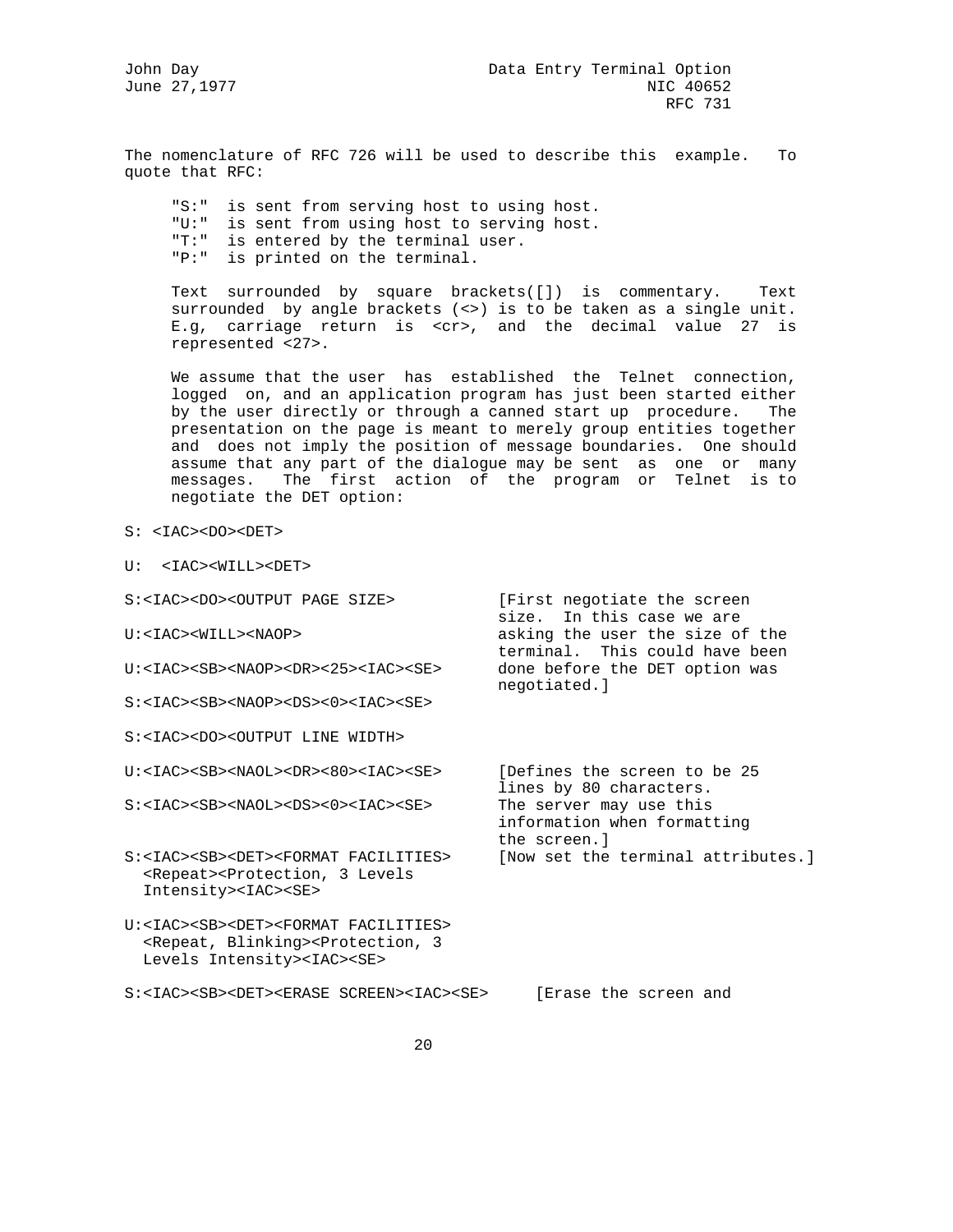John Day Data Entry Terminal Option June 27,1977 NIC 40652 RFC 731

 start sending the form.] <IAC><SB><DET><FORMAT DATA> <Protection=1, Intensity=1><0> <5><IAC><SE>Name: <IAC><SB><DET><MOVE CURSOR><0><1>  $<$ IAC $>$  $<$ SE $>$  <IAC><SB><DET><FORMAT DATA> Protection=1, Intensity=1><0>  $<8$ > $<$ IAC> $<$ SE> Address: <IAC><SB><MOVE CURSOR><0><4><IAC>  $<$ SE $>$  <IAC><SB><DET><FORMAT DATA> Protection=1, Intensity=1><0>  $<$ 17> $<$ IAC> $<$ SE> Telephone number: <IAC><SB><DET><MOVE CURSOR><32><4>  $<$ IAC> $<$ SE> <IAC><SB><DET><FORMAT DATA> Protection=1, Intensity=1><0>  $<$ 24> $<$ IAC> $<$ SE> Social Security Number: <IAC><SB><DET><FORMAT DATA> [Establish a field that doesn't <Protection=1, Intensity=7> display what is typed into it.]  $<0$ >< $11$ ><IAC><SE> <IAC><SB><DET><MOVE CURSOR><32>  $<$ 5> $<$ IAC> $<$ SE> <IAC><SB><DET><FORMAT FACILITIES> [Get permission to use Blinking <Blinking><0><IAC><SE> Attribute.] U:<IAC><SB><DET><FORMAT FACILITIES> <Repeat, Blinking><Protection, 3 Levels Intensity><IAC><SE> S:<IAC><SB><DET><FORMAT DATA> <Blinking=1, Protection=1, Intensity=1><0><29><IAC><SE> Your SSN will not be printed. <IAC><SB><DET><HOME><IAC><SE>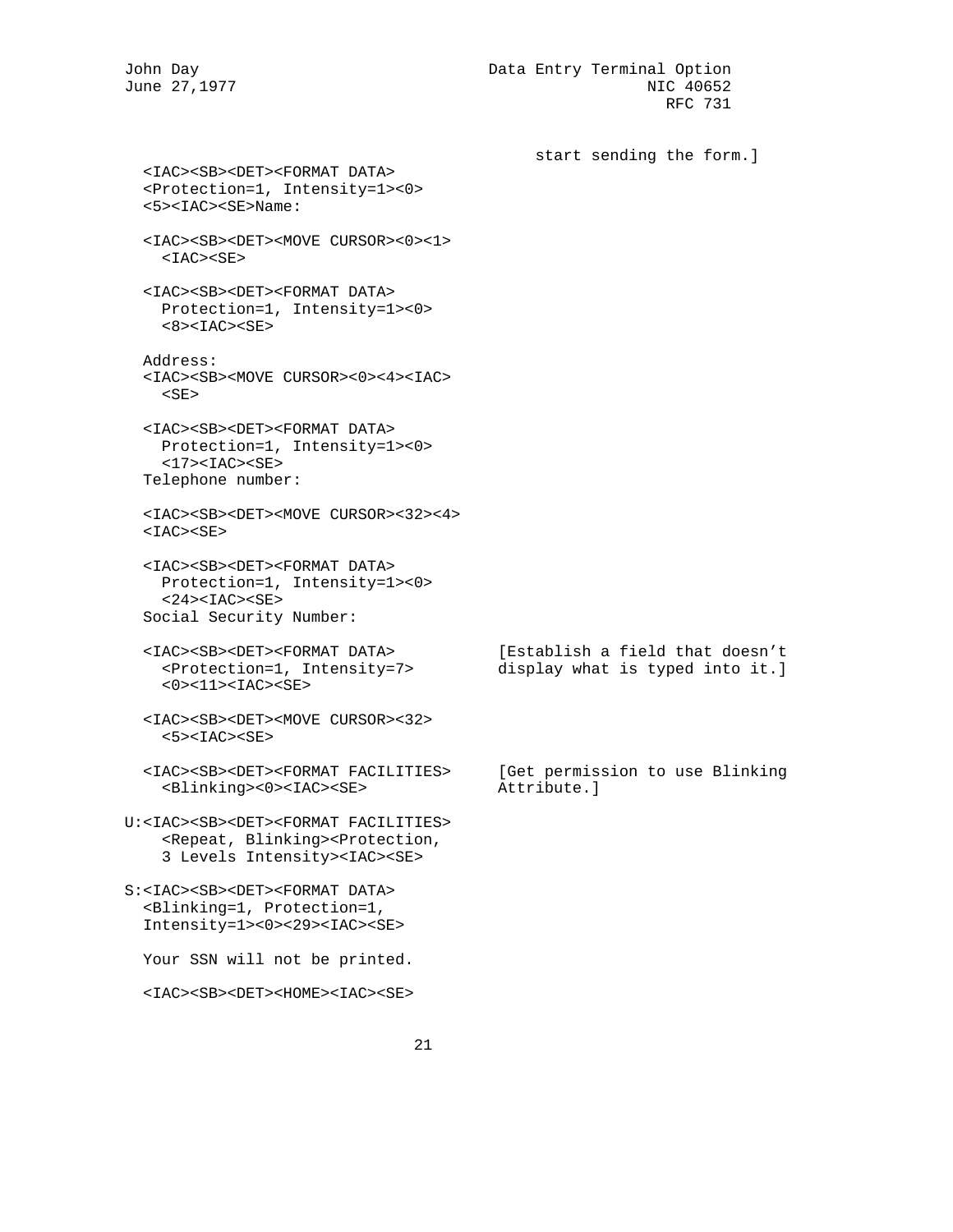$<$ IAC> $<$ GA>

The previous exchange has placed a form on the screen that looks like:

Name: Address:

Telephone Number: Social Security Number: "Your SSN will not be printed."

where the quoted string is blinking.

The terminal user is now free to fill in the form provided. He positions the cursor at the beginning of the first field (this usually is done by hitting the tab key) and begins typing. We do not show this interaction since it does not generate any interaction with the User Telnet program or the network. After the terminal user has completed filling in the form, he strikes the transmit key to send the unprotected part of the form, but first the User Telnet program negotiates the Byte Macro Option to condense the Field Separator subcommand:

| U: <iac><do><b>M&gt;</b></do></iac>                                                                                                                                                                                                             | [Negotiate Byte Macro Option.]                              |
|-------------------------------------------------------------------------------------------------------------------------------------------------------------------------------------------------------------------------------------------------|-------------------------------------------------------------|
| S: <iac><will><bm></bm></will></iac>                                                                                                                                                                                                            | [Define decimal 166 to be the<br>Field Separator subcommand |
| U: <iac><sb><bm><define><br/>&lt;166&gt;&lt;6&gt;<iac det="" field<br="" sb="">SEPARATOR IAC SE&gt;<iac><se></se></iac></iac></define></bm></sb></iac>                                                                                          | (see Appendix 3)]                                           |
| $S: M><166>$<br>$<$ IAC> $<$ SE>                                                                                                                                                                                                                | [The server accepts the macro.]                             |
| $U:\langle IAC \rangle \langle SB \rangle \langle DET \rangle \langle DATA$ TRANSMIT> $\langle 0 \rangle \langle 6 \rangle$<br>$<$ IAC> $<$ SE><br>John Doe <166> 1515 Elm St., Urbana, Il 61801<br>$166>$ 217-333-9999 <166> 123-45-6789 <166> |                                                             |
| S: <iac><sb><det><erase screen=""><iac><se><br/>Thank you.</se></iac></erase></det></sb></iac>                                                                                                                                                  |                                                             |

And so on.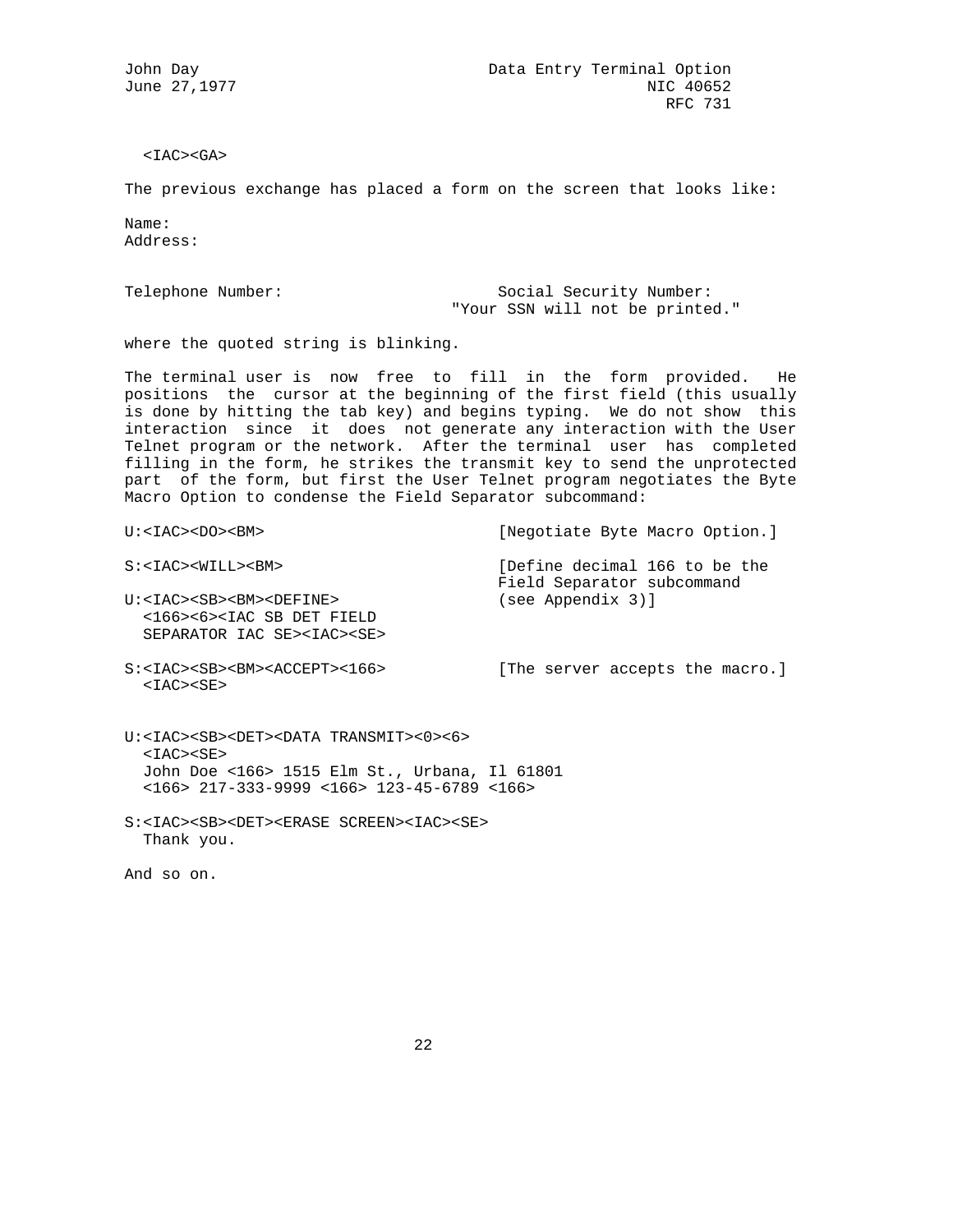Appendix 1 - Subcommands, opcodes and syntax

 1 EDIT FACILITIES <Facilty map> 2 ERASE FACILITIES <Facility map> 3 TRANSMIT FACILITIES <Facility map> 4 FORMAT FACILITIES <Facility map 1> <Facility map 2> 5 MOVE CURSOR <x> <y> 6 SKIP TO LINE <y> 7 SKIP TO CHAR <x><br>8 UP 8 UP<br>9 DOI 9 DOWN 10 LEFT 11 RIGHT 12 HOME 13 LINE INSERT 14 LINE DELETE 15 CHAR INSERT 16 CHAR DELETE 17 READ CURSOR 18 CURSOR POSITION <x><y> 19 REVERSE TAB 20 TRANSMIT SCREEN 21 TRANSMIT UNPROTECTED 22 TRANSMIT LINE 23 TRANSMIT FIELD 24 TRANSMIT REST OF SCREEN 25 TRANSMIT REST OF LINE 26 TRANSMIT REST OF FIELD 27 DATA TRANSMIT <x><y> 28 ERASE SCREEN 29 ERASE LINE 30 ERASE FIELD 31 ERASE REST OF SCREEN 32 ERASE REST OF LINE 33 ERASE REST OF FIELD 34 ERASE UNPROTECTED 35 FORMAT DATA <format map> 36 REPEAT <count><char> 37 SUPPRESS PROTECTION <negotiation> 38 FIELD SEPARATOR 39 FN <code></code> 40 ERROR <cmd><error code>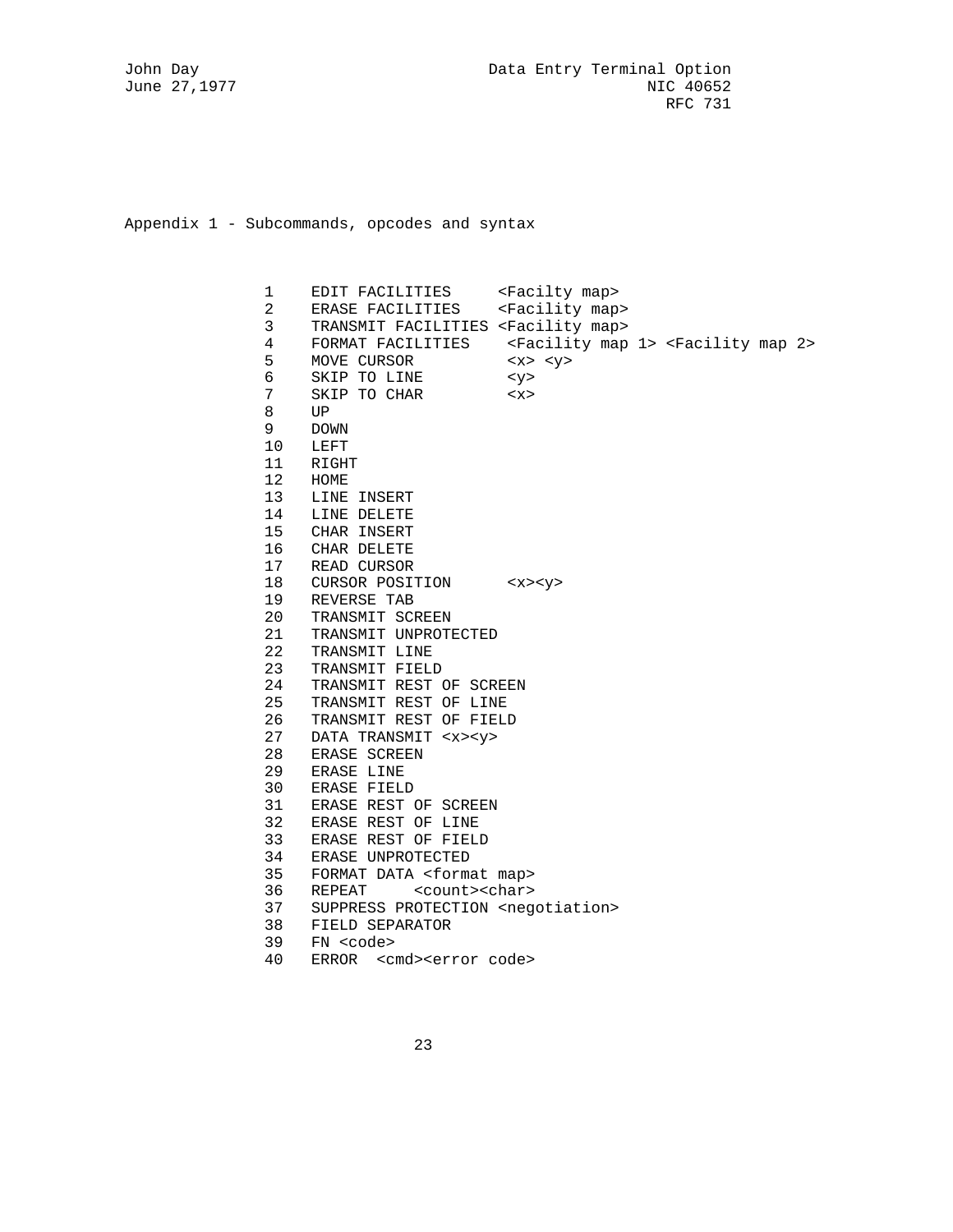Appendix 2 - Error Codes

- 1 Facility not previously negotiated.<br>2 Illegal subcommand code.
- 2 Illegal subcommand code.<br>3 Cursor Address Out of Bo
- Cursor Address Out of Bounds.
- 4 Undefined FN value.
- 4 Can't negotiate acceptable line width.
- 5 Can't negotiate acceptable page length.<br>6 Illegal parameter in subcommand.
- 6 Illegal parameter in subcommand.
- 7 Syntax error in parsing subcommand.<br>8 Too many parameters in subcommand.
- Too many parameters in subcommand.
- 9 Too few parameters in subcommand.
- 10 Undefined parameter value
- 11 Unsupported combination of Format Attributes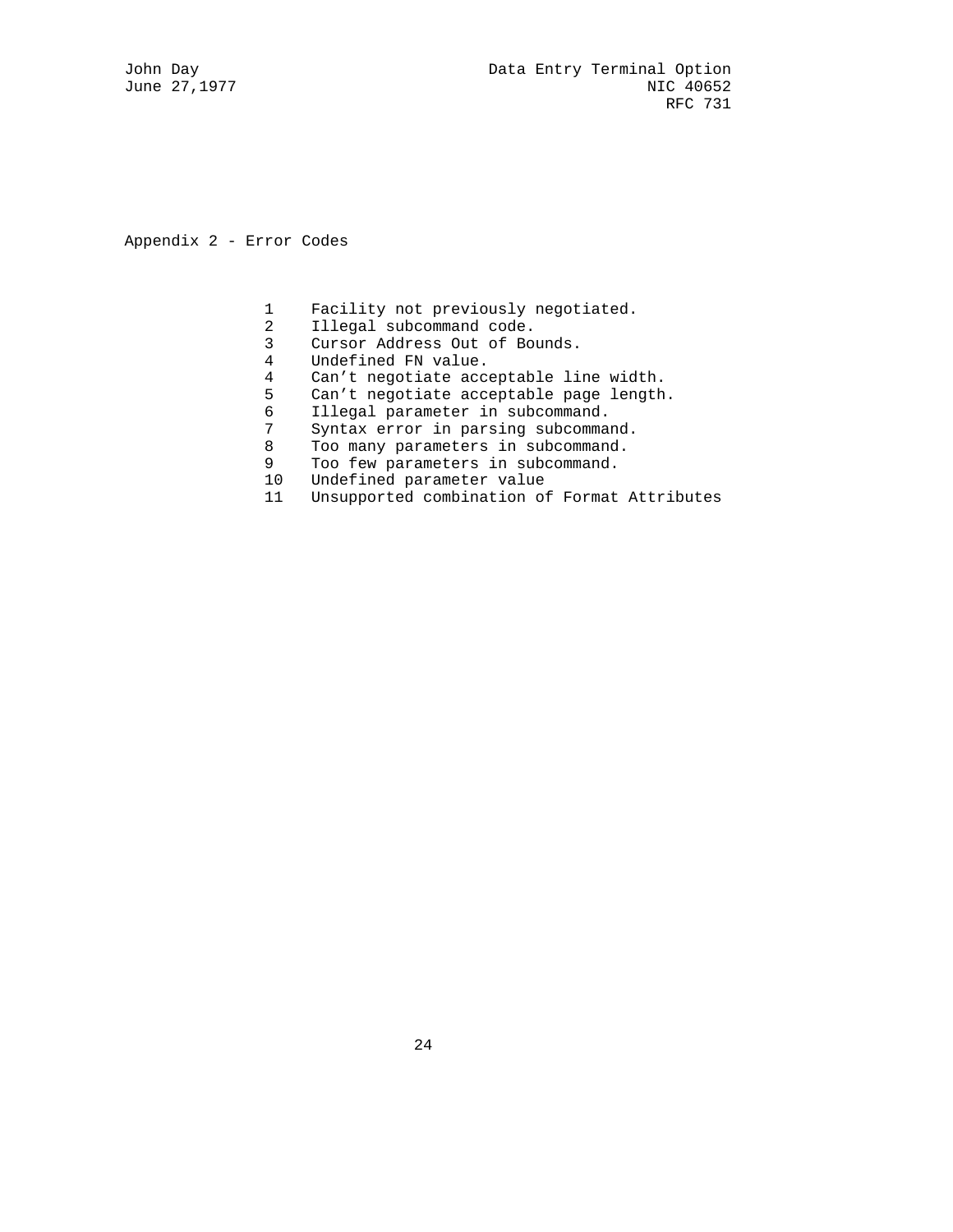Appendix 3 - Use of the Byte Macro Option

 One of the major drawbacks of the DET option is that because the functions are encoded as Telnet option subnegotiations a fairly high overhead is incurred. A function like Character Insert which is encoded as a single byte in most terminals requires six bytes in the DET option. Originally the only other solution that would have accomplished the same transparency that the use of subcommands provides would have been to define additional Telnet control functions. However, since this would entail modification of the Telnet protocol itself, it was felt that this was not a wise solution. Since then the Telnet Byte Macro Option (RFC 729) has been defined. This option allows the user and server Telnets to map an arbitrary character string into a single byte which is then transferred over the net. Thus the Byte Macro Option provides the means for implementations to avoid the overhead for heavily used subcommands. The rest of this appendix suggests how the Byte Macro Option should be applied to the DET option.

 In keeping with the specification of the Byte Macro Option, macro bytes will be chosen from the range 128 to 239. For the DET option, it is suggested that macro bytes be chosen by adding the subcommand code to 128. In addition, an unofficial DET subcommand might be defined indicating that each side was willing to support macro bytes for all subcommands (but not necessarily support all of the subcommands themselves) according to this algorithm. This subcommand would be:

 IAC SB DET DET-MACRO <negotiation> IAC SE subcommand code: 254

 where <negotiation> may have the values of the Telnet option negotiation:

| 251 | WILL        |
|-----|-------------|
| 252 | WONT        |
| 253 | DO          |
| 254 | <b>DONT</b> |

 This subcommand is sent by a Telnet implementation to indicate its willingness to adopt byte macros for all of the DET subcommands according to the following algorithm: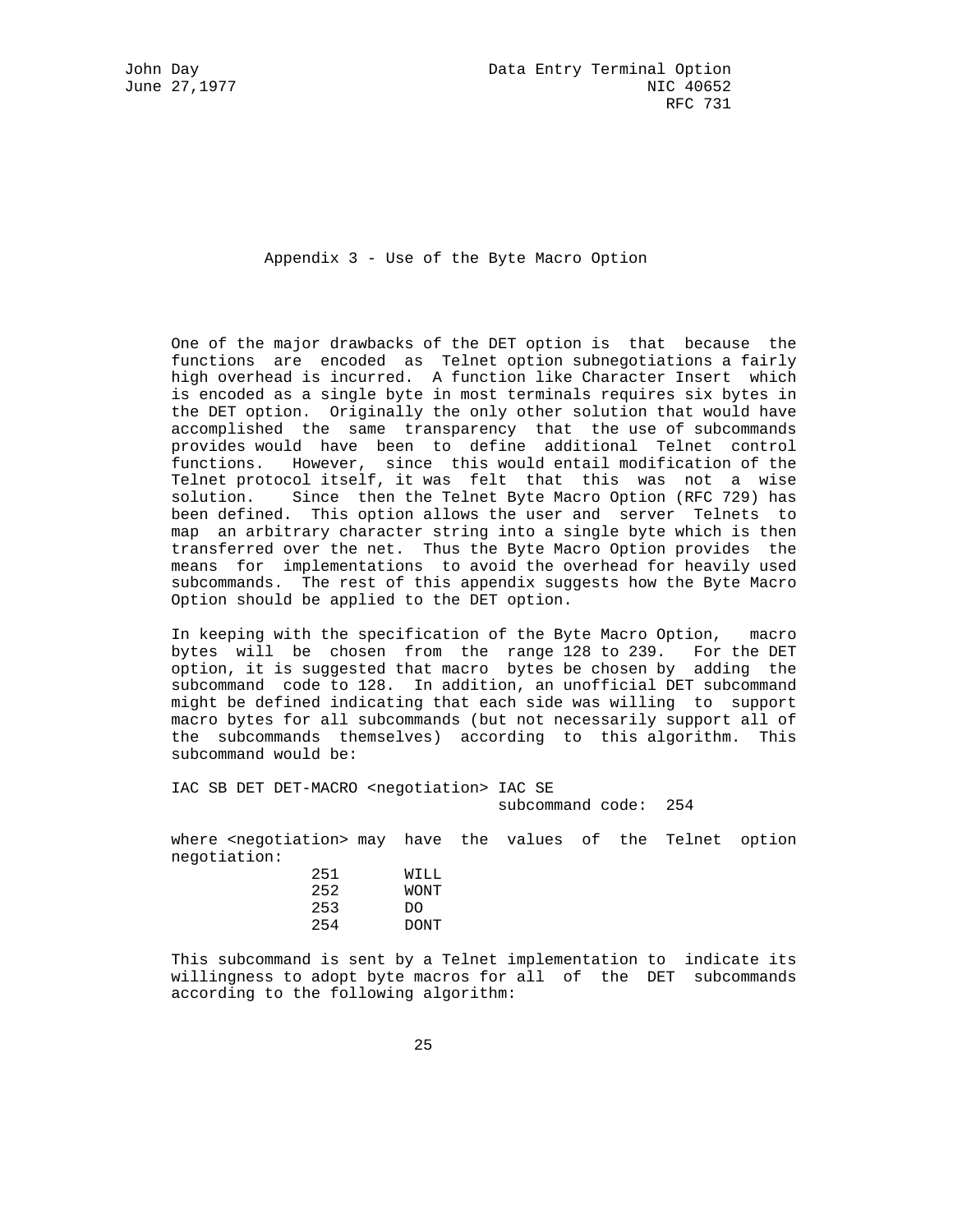The macro byte for subcommand i will be i+128 and will represent the following string for parameterless subcommands:

IAC SB DET <subcommand code> IAC SE

and the following string for subcommands with parameters:

IAC SB DET <subcommand code>

 The default setting for this subcommand is that the macros are not in effect, in other words,

 IAC SB DET DET-MACRO WONT IAC SE IAC SB DET DET-MACRO DONT IAC SE

 Negotiation of this subcommand follows the same rules as negotiations of the Telnet options.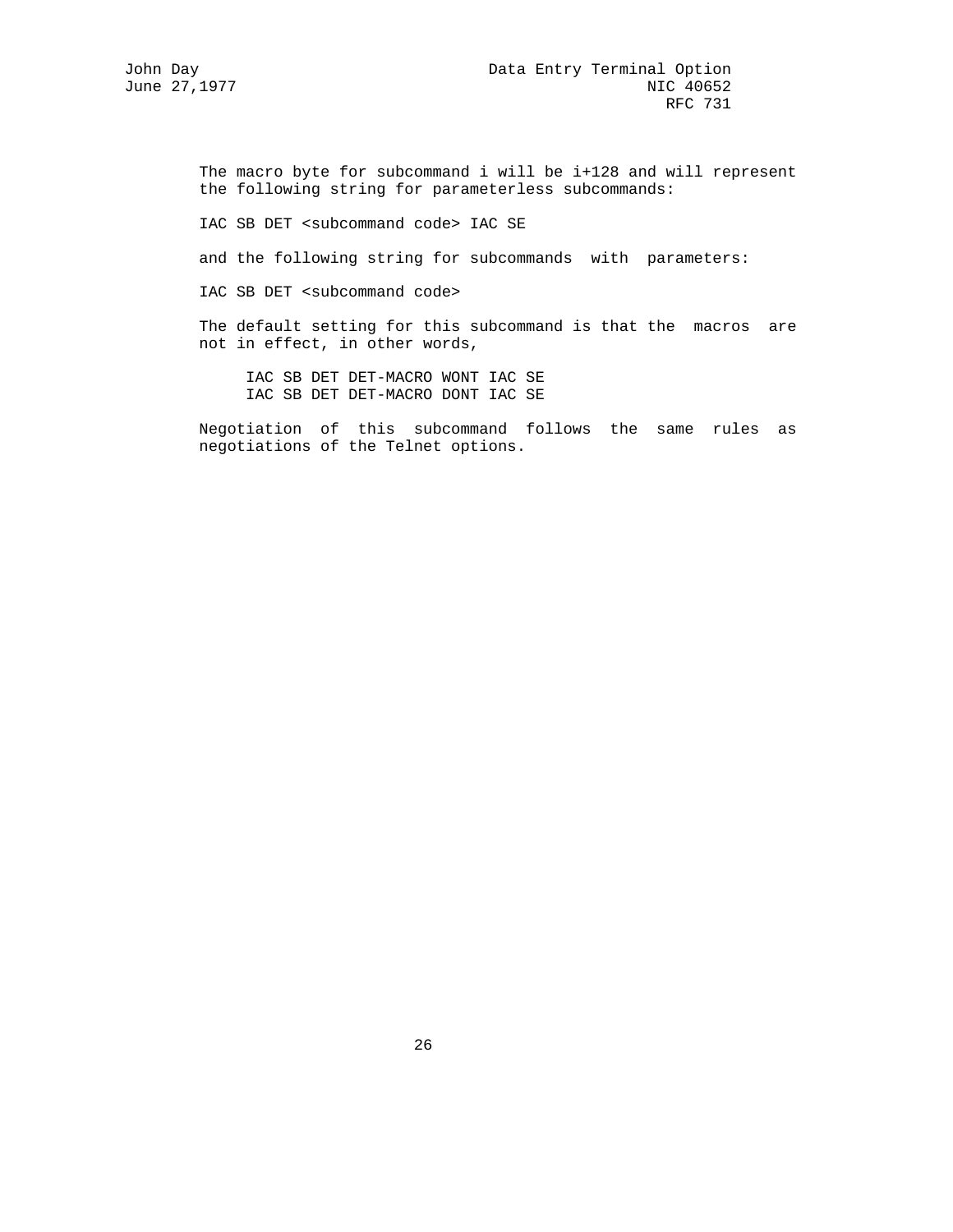#### References

- 1. ADM-1 Interactive Display Terminal Operator's Handbook Lear-Siegler, Inc. 7410-31.
- 2. ADM-Interactive Display Terminal Operator's Handbook Lear-Siegler, Inc. EID, 1974.
- 3. Burroughs TD 700/800 Reference Manual, Burroughs Corp., 1973
- 4. Burroughs TD 820 Reference Manual, Burroughs Corp. 1975.
- 5. CC-40 Communications Station: General Information Manual. Computer Communication, Inc. Pub. No. MI-1100. 1974.
- 6. Crocker, David. "Telnet Byte Macro Option," RFC 729, 1977.
- 7. Data Entry Virtual Terminal Protocol for Euronet, DRAFT, 1977.
- 8. Day, John. "A Minor Pitfall in the Telnet Protocol," RFC 728, 1977.
- 9. Hazeltine 2000 Desk Top Display Operating Instructions. Hazeltine IB-1866A, 1870.
- 10. How to Use the Consul 980: A Terminal Operator's Guide and Interface Manual. Applied Digital Data Systems, Inc. 98-3000.
- 11. How to Use the Consul 520: A Terminal Operator's Guide and Interface Manual. Applied Digital Data Systems, Inc. 52-3000.
- 12. Honeywell 7700 Series Visual Information Projection (VIP) Systems: Preliminary Edition. 1973.
- 13. An Introduction to the IBM 3270 Information Display System. IBM GA27-2739-4. 1973.
- 14. Naffah, N. "Protocole Appareil Virtuel type Ecran" Reseau Cyclades. TER 536. 1976.